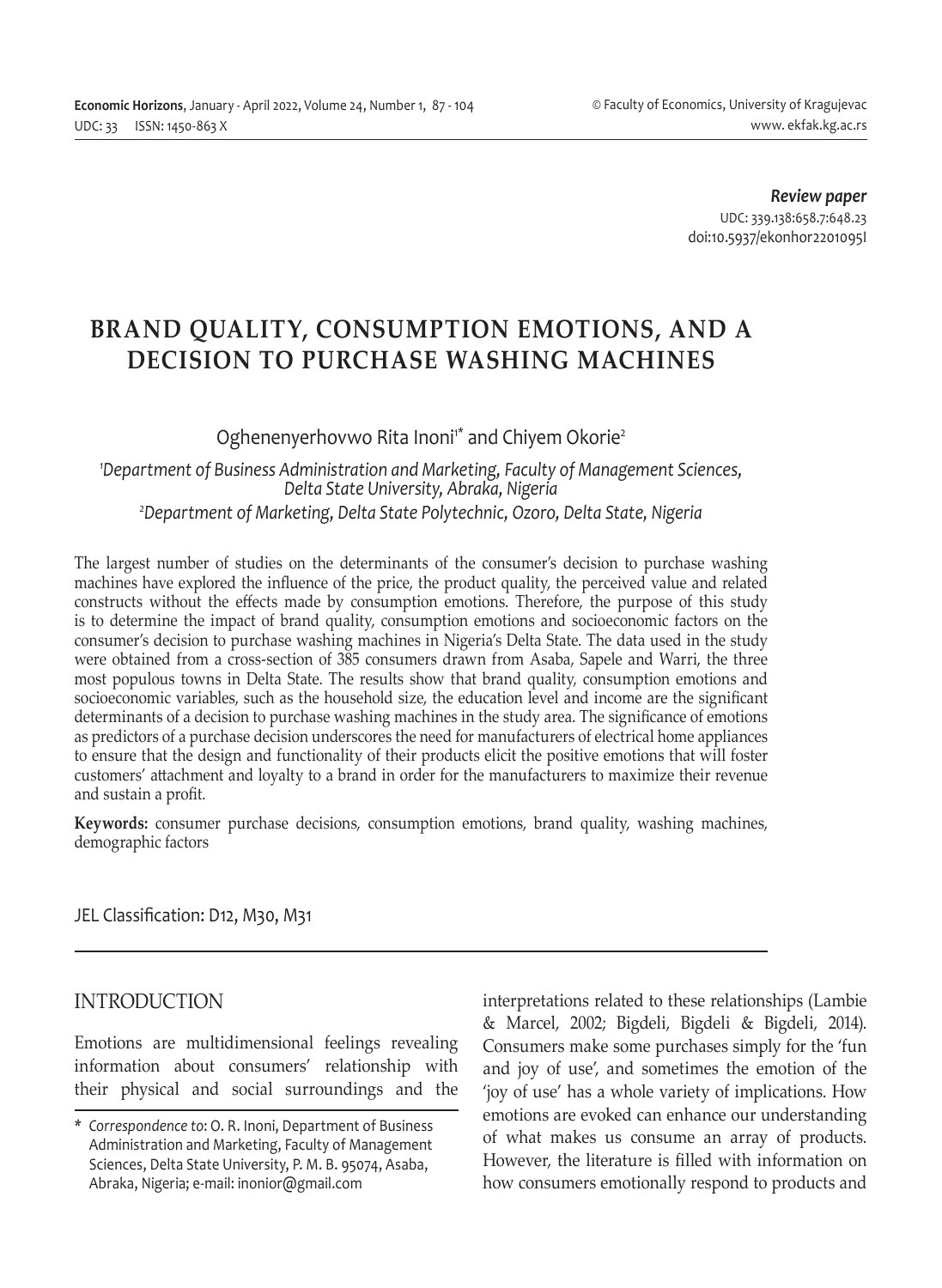what aspects of the overall product quality trigger their emotional reactions. In this fast-changing and competitive business world, emotional factors have become an important aspect of customer purchasing behavior and are increasingly being incorporated in the advertisement and promotional campaigns of branded products. Therefore, firms strive to establish a strong emotional bond and mutual collaboration with the customer so as to secure competitive advantage, because emotionally connected consumers are very crucial to the brand success (Rossiter & Bellman, 2012). Furthermore, the connection that product brands establish with consumers and the emotions such products/services evoke among customers have become a significant sales performance factor.

In competitive markets, customers' desires are more important than their needs. Therefore, the state of mind and emotions are becoming the predominant influencers of a purchase decision. Apart from the question of the price and quality, the consumer wants trust, love, and dreams, the emotion thus becoming very important with the principle of the consumer pleasure (Jenkins & Molesworth, 2017). Thus, companies must develop the strategies that factor emotions as a distinctive element that must be adopted in order to enhance product/service supply. The consumer does not look for the product/service that meets both the needs and the rational processes, but they seek the object that becomes the center of symbolic meanings, psychological and cultural, and a source of feelings, relationships and emotions. This is the reason why customers' purchase decisions are driven by the two kinds of needs: the functional needs satisfied using a product and the emotional needs associated with the psychological fulfilment of the product ownership (Desmet & Hekkert, 2007). Furthermore, owing to an increasing similarity in products' technical characteristics, the emotions elicited by the consumers of products are becoming more defining factors for manufacturers. Thus, companies are making strategic efforts to enable their products to meet both the functional quality and the consume's emotional needs to gain a competitive edge in the marketplace (McDonagh, Bruseberg & Haslam, 2002; Desmet, 2003).

P. Kotler and G. Armstrong (2021) define product quality (PQ) as "the ability of a product to perform functions, includes the product's overall durability, reliability, precision, ease of operation and repair, and other valued attributes". It could be defined as the customer's assessment of a product's overall performance. This important element in manufacturing the products is considered superior to their competitors. Consumers are increasingly desirous to purchase goods of a high quality. Therefore, the quality of a product brand is considered to be the major contributor to the manufacturer's competitive advantage on the durable goods market. Product quality is the extent to which a product succeeds in meeting its customers' needs, shapes the manufacturer's reputation and influences the consumer's purchase decision in retail stores. Furthermore, it is the consumer's assessment of a product's attributes that will meet their needs and provide them with the expected benefits. Because quality affects product performance, it is closely linked to customer value and satisfaction. Performance is the main characteristic or function of a product and is the main benefit of the products purchased by consumers. Product quality is a specific function of a product, while conformance quality is a measure of how much a product conforms to the previously set quality specifications (Kotler & Keller, 2016).

The purchase decision process includes five stages, implying that the purchasing process begins a long time before the actual purchase is made. Thus, there is the need for marketers to focus on the entire process of making a purchase decision instead of only focusing on the actual purchase decision (Kotler & Keller, 2016). Apart from the product brand quality, consumers' purchase decisions are influenced by their perceptions, motivations, learning, attitudes and beliefs. The process of consumers' making their purchase decisions arises from consumers' realization of the needs and wants they are about to satisfy. From here, the consumer will realize the disparity between his/her actual status and his/her ideal needs which he/ she had a wish to satisfy from social and psychological aspects. Consumers adopt this process regarding market transactions before, during, and after the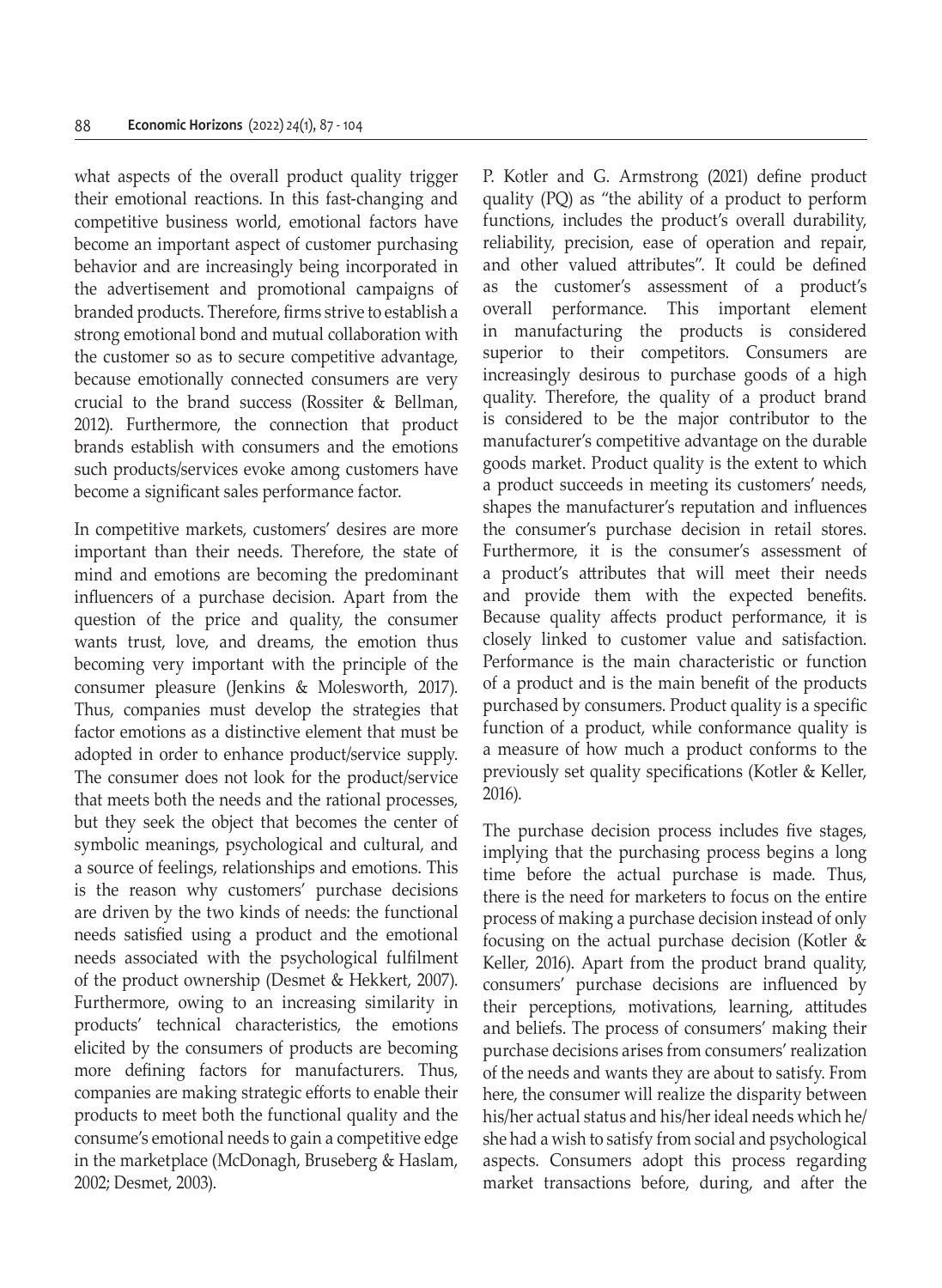actual purchase of a product. Thus, the entire process can be seen as a particular form of a cost-benefit analysis in the presence of multiple alternatives. The consumer comes to the decision based upon the place for the purchase, the brand that he/she wants, the model, the quantity, when to buy, how he/she is prepared to spend, and other factors as well. These decisions are given by the market by sharing the information about products with consumers so as to enable them to make rational evaluations (Hanaysha, 2018). According to L. G. Schiffman and J. Wisenblit (2015), consumers often seek the relevant information connected with their needs based upon their past experiences or the information learnt from other people or external sources. Therefore, the experience of the past purchases is considered to be a vital source of the internal information used prior to making a decision to buy.

Significant economic progress has been made in Nigeria since the onset of democratic governance, namely since the year 1999. It was a situation that has promoted rapid urbanization and a remarkable improvement of the socioeconomic wellbeing of the citizenry. However, with a recent slowdown in the economic conditions of the nation and the rising cost of living, both spouses in many urban households now engage themselves in income generating activities in order to enhance their family's living standards. Specifically, many urban women have been combining traditional roles of home-keeping with the management of their own businesses or paid employment so as to enhance their families' living standards. Therefore, to balance their home and work responsibilities and to reduce the stress they are exposed to, many urban women have purchased home appliances such as washing machines, freezers/ refrigerators and microwave ovens that may help reduce their workload. Beside the utility derived from the functional capacity of washing machines, the emotional fulfilment arising from reduced work stress on consumers and the pleasure of use are the critical factors that may determine a decision to buy. Since consumption emotions are strongly associated with customers' buying behaviors, consumption emotions are thus a very crucial factor for manufacturers and shopping product marketers to maintain and expand their market share on the global market. This study was conceived so as to provide answers to the following research questions: Is there any association between consumers' buying decision, the product brand quality and consumption emotions? What effects do the product brand quality and consumption emotions have on consumers' buying decision? Thus, the major objective pursued in the study is to ascertain the effects of the product brand quality and the positive and negative consumption emotions set on the consumer's decision to buy washing machines. Specifically, the study ascertains the direction and strength of the relationship between the consumer's buying decision and brand quality, the positive emotions and negative emotions sets, the determination of the impact of the independent variables on the consumer's decisions to buy washing machines.

#### LITERATURE REVIEW

D. B. Grisaffe and H. P. Nguyen (2011) reported that emotional attachment offers a special promise as an affective basis of loyal brand repurchasing, because repeatedly purchased brands consistently contribute to a firm's revenue and profit. Working on a sample of 579 respondents comprising undergraduate and graduate students, as well as the students' acquaintances outside the community of the University of Texas, they developed a multivariate coding system in order to capture all the categories of emotional responses. The results indicated that superior marketing characteristics had created brand attachment through the perceived value, differentiation, and customer satisfaction. Furthermore, marketing communication, such as aggressive advertising, had also produced the strong emotional attachment that stimulated a strong positive attitude towards the product brands. In conclusion, the authors highlighted the five factors that drove emotional attachment to the brands that lead to a continual product repurchase.

Using the data of the online survey of 12.150 restaurant patrons that provided 435 usable responses, J. Song and H. Qu (2017) conducted a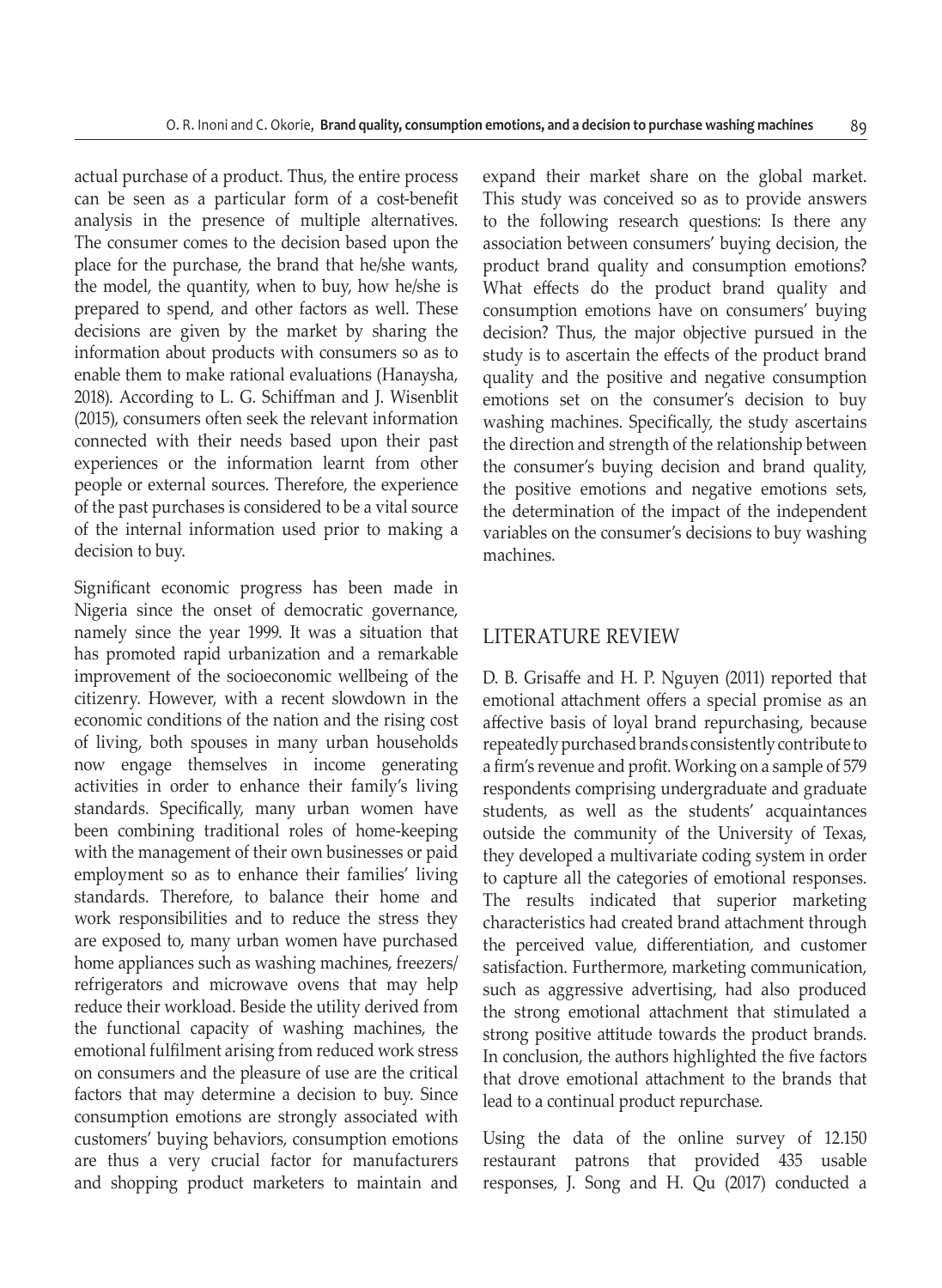study of the mediating role of consumption emotions on the relationship between hedonic and utilitarian values and Customer Satisfaction (CS) in Asian ethnic restaurants in the United States of America. The results revealed that utilitarian value directly and indirectly affected CS, but hedonic value only affected CS indirectly through the influence of positive emotions. The findings further affirmed that unless customers experienced positive emotions from every value, not every perceived hedonic value would lead to CS. Since negative emotions are evoked from the unfulfilled utilitarian aspects of customer values, therefore restaurant managers should adopt strategies to manage customers' negative emotional reactions by providing high-quality services to their clients.

Consumer behavior is constantly evolving just as consumer needs and desires are changing due to the external and internal factors that determine their buying decisions. W. D. Wahyu, F. Achmad and A. Zainul (2017) studied the effect of the online store atmosphere on emotions and its impact on a purchase decision' in Indonesia, with the data collated from 105 consumers of electronic products by means of an online questionnaire using the 'Google Form'. The collected data were analyzed by means of descriptive and inferential statistics with the help of the Generalized Structured Component Analysis (GSCA) model. The findings revealed that emotions had a significant positive influence on the process of making a buying decision, because the "prospects" emotional state stimulated by the store atmosphere influenced their final purchase. The authors affirmed the fact that, since emotional responses were spontaneous and often unplanned and abrupt, a person's emotions may have a major impact on what is being bought. The authors suggested that, in order for the online marketing firm (Kaskus.co.id) to win new buyers and retain its old ones in the Indonesian online market space, the company needs to improve the design of its website so as to make it simple and dynamic for new users. Which is very crucial because a complex, sophisticated website is likely to dampen a prospective consumer's emotions and negatively affect his/her buying decision.

A similar study by N. Octaprinanta, A. Kusumawati and E. Pangestuti (2017) also examined the influence of the situational factors on consumers' emotional status and consequently impulse purchase behavior using the data collected from a random sample of 119 respondents in the major supermarket in Malang, Indonesia. The data were analyzed applying descriptive and path analyses. The results indicated that the store environment significantly influenced buyers' emotional states, whereas consumers' emotional condition also had a significant impact on impulse buying behavior. A store design and the environment can stimulate positive emotional responses in an individual, which may lead to unplanned and impulsive purchases (Kim, Kim, Yoo & Park, 2020).

K. Senthilkumar (2018) carried out a study so as to ascertain the influence of emotional and rational factors on decisions to buy children's products in Coimbatore City, India. The data were collected from the 500 respondents who had purchased children's products and a well-structured questionnaire was used for that purpose. Consumers' perceptions were assessed by means of a 5-point Likert scale of strongly disagree (1) to strongly agree (5). The results indicated that although the price, the quality and the value received for the money invested significantly affected the decision to buy children's products, a bigger influence was exerted by the emotional factors. The author suggested that the consumers of children's products should be more rational in the process of making a decision to buy so as to strike a better bargain whenever they make buying decisions with respect to children's products and brands.

M. Simanjuntak, H. R. Nur, B. Sartono and M. F. Sabri (2020) analyzed the effects of the perceived crowding, store image, and shopping motives towards emotions and the repurchase intention in modern retail stores in Indonesia. The study employed a crosssectional design involving the collecting of data out of a random sample of 244 customers with the help of an online questionnaire. A 5-point Likert scale of (1) strongly disagree to (5) strongly agree was used so as to elicit the consumers' perceptions of all the construct statements. The results showed that the perceived crowding, store image, and shopping motives positively affected the customers' emotions.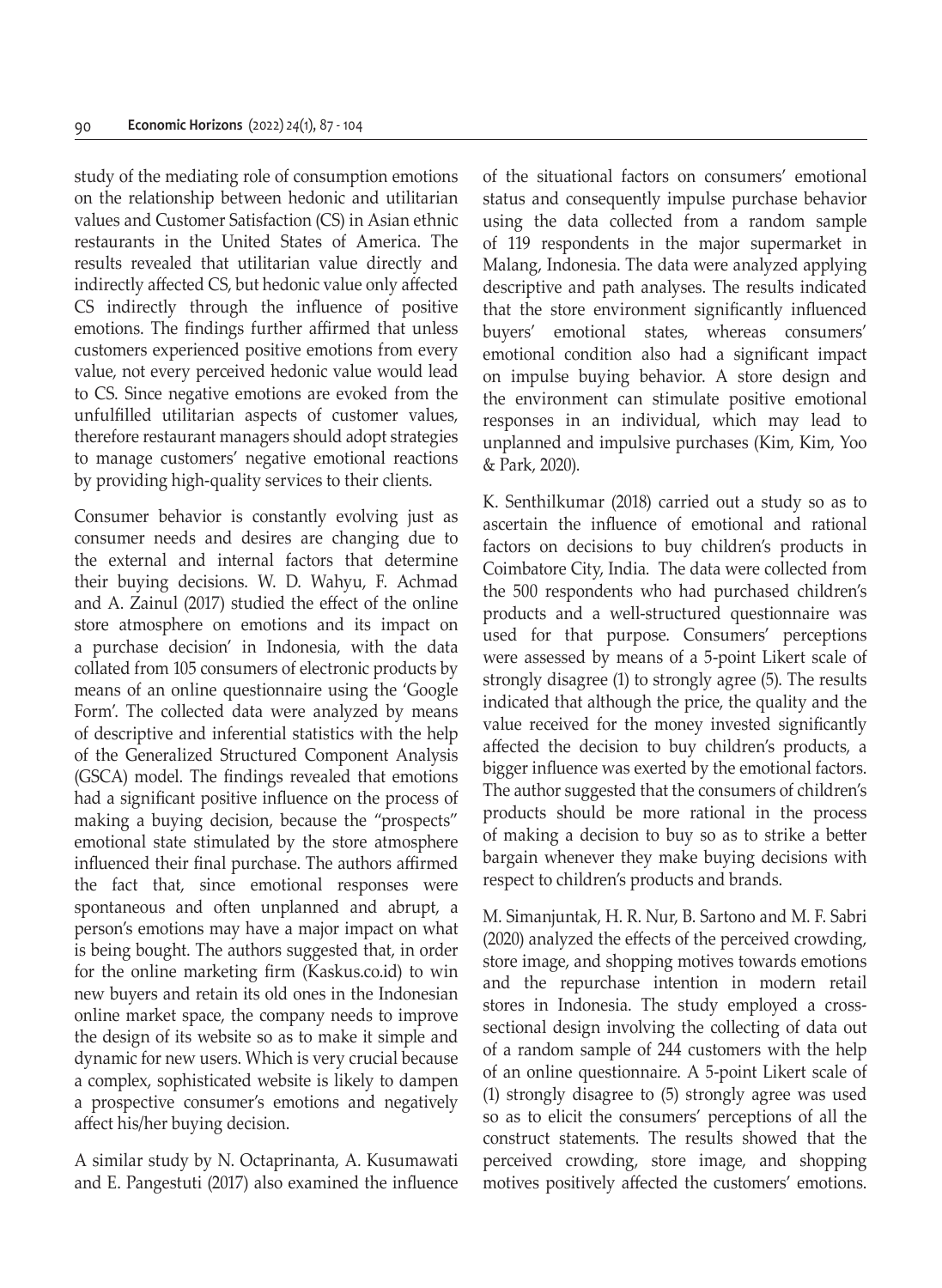Emotions also had a significant and positive effect on the intention to purchase again. The authors concluded that, since the buyers' emotions were the critical factor that positively affected the intention to make a purchase again, efforts should be geared towards making the shopping environment and conditions more conducive so as to elicit positive emotional responses from buyers in order to encourage continued future purchases.

## RESEARCH METHODOLOGY

The conceptual framework for the study leaned on the papers found in the extant literature, where it was hypothesized that the consumer's purchase decision was influenced by the sociodemographic characteristics such as the gender, the age, the marital status, the education level, the household size, income, brand quality, and the positive and negative emotions sets (Figure 1).

#### **The research hypotheses**

The hypotheses tested in the study are as follows:

- H1: The brand quality has a significant impact on the consumer's purchase decision.
- H2: Positive emotions have a significant effect on the consumer's purchase decision.
- H3: Negative emotions have a significant influence on the consumer's purchase decision.

Causal research design which shows cause-and-effect relationships between variables is the design to have been adopted in this study, because it is particularly useful in identifying, determining and explaining the causality among the measured variables. The goal of the research design is to describe a detailed plan of how a researcher will behave with respect to answering the posed research questions. Research design is not only used to structure the project, but also how all the major parts of a research project work together in order to answer the posed research questions (Pituch & Stevens, 2016). The use of an



**Figure 1** The conceptual model for the study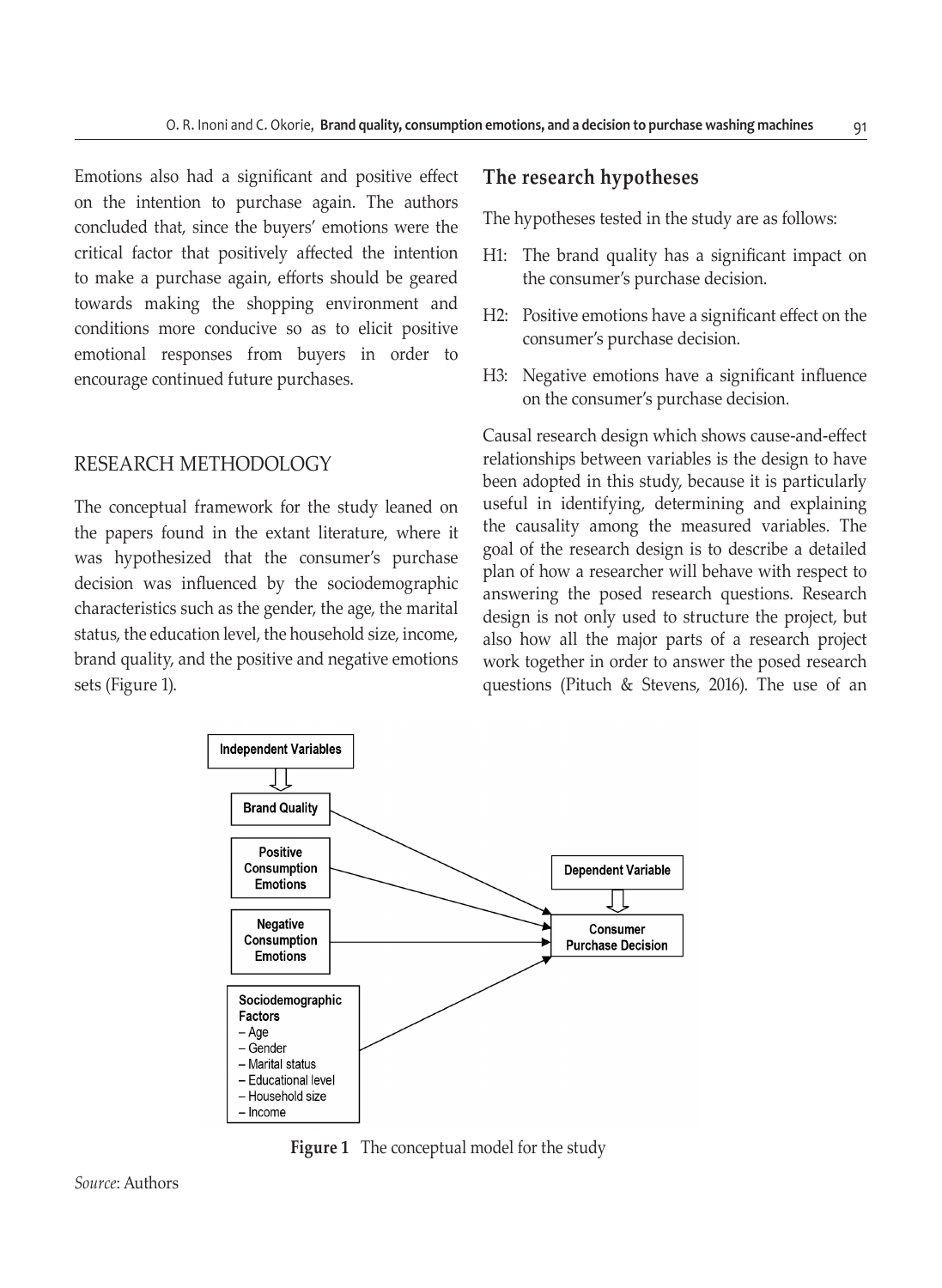appropriate research design is therefore crucial to the study because it determines the method and nature of the data to be collected, the sampling plan and the time schedule of the research study (Hair, Black, Babin & Anderson 2014). However, the study adopted causal design as structured questions were used to collect data from a cross-section of the buyers of washing machines in Asaba, Sapele and Warri, Delta State, Nigeria, in order to determine the effects of brand quality and the emotions set on the consumer's decision to purchase products.

The used constructs and statements were modified from the extensive literature search. The questionnaire is composed of the five parts. Section A is focused on the consumers' sociodemographic factors. Section B addresses the overall product performance. Section C elicits the information on the consumers' emotions based on the Consumption Emotion Set, which includes both the negative emotions (anger, discontent, envy, fear, guilt, pride, sadness, shame) and the positive emotions (contentment, eagerness, excitement, joy, love, optimism, peacefulness, relief, surprise, worry). Section D is dedicated to the brand quality, whereas Section E deals with the consumer's purchase decision. All the statements were assessed on a 5-point Likert scale of strongly disagree (1) to strongly agree (5) for the sections D and E, whereas it was none (1) to very much (5) for the section C (Appendix). Because the respondent target population is unknown, the R. V. Krejcie and D. W. Morgan (1970) formula for calculating the sample size for an infinite population was employed so as to reach a representative sample as follows:

$$
n = \frac{Z^2 p(1-p)}{M^2} \tag{1}
$$

where  $n$  is the sample size for the infinite population; *Z* is the *Z*-value (e.g. 1.96 for a 95% confidence level), *p* is the population proportion expressed as a decimal and assumed to be 0.5 (50%) and *M* is a margin of error at 5% (0.05)

$$
n = \frac{(1.96)^2 \times 0.5(1 - 0.5)}{(0.05)^2}
$$

$$
n = \frac{3.8416 \times 0.5(0.5)}{0.0025}
$$
  

$$
n = \frac{3.8416 \times 0.25}{0.0025}
$$
  

$$
n = \frac{0.9640}{0.0025}
$$
  

$$
n = 384.16 \approx 385
$$

The total population of the three most populous towns in Delta State, namely Asaba (73.374), Sapele (161.686) and Warri (536.023), is 771.083 (World Population Review, 2020). Buyers were drawn using the simple random sampling technique with a proportional allocation to the population size of each town. Therefore, 37 samples were drawn from Asaba, 81 from Sapele, and 267 from Warri. Out of the 421 copies of the distributed questionnaire, only 385 properly filled ones were analyzed. The survey was conducted between October and November 2019, and from August to October 2020.

The collected primary data were analyzed using descriptive and inferential statistics. Descriptive statistics, such as tables, percentages and means, were used to profile the consumers' demographic characteristics, whereas inferential statistics, such as correlation and regression analyses and the Analysis of Variance (ANOVA), were used to determine the effects of the demographic factors, the consumers' emotions and the product brand quality on the consumers' purchase decision. The data were analyzed using the SPSS software.

#### RESULTS AND DISCUSSION

Different brands of washing machines are currently being used by the respondents in the study area. Table 1 shows the crosstabulation of the functionality and the brands of the appliances: LG, Haier Thermocool and Samsung being the leading brands of washing machines used by 48% of the households. In terms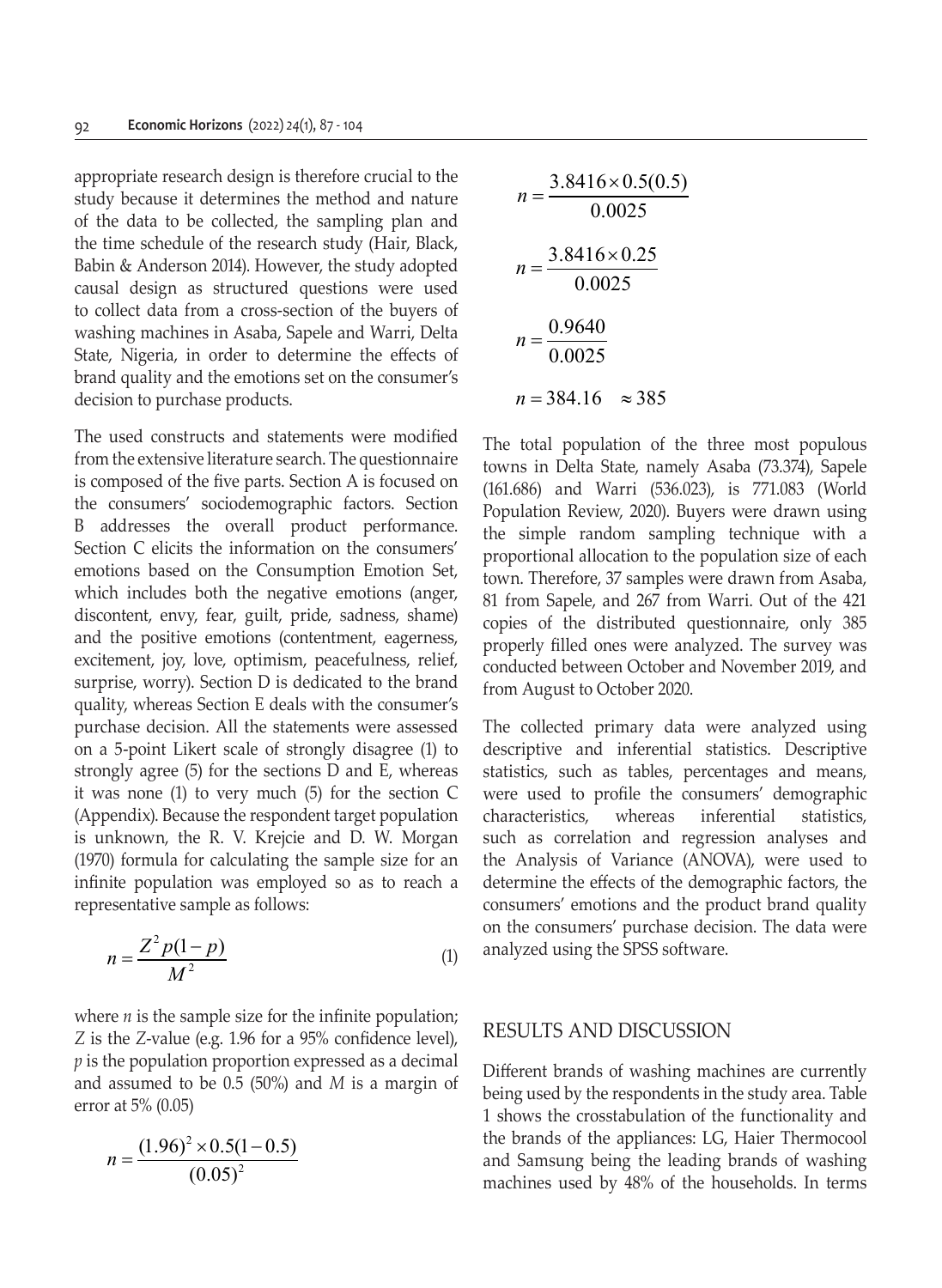of their functionality, 57.4% of them are automatic machines, whereas 42.6% are manually operated machines. The most manually operated machines are Haier Thermocool, whereas LG dominated the automatic ones. The competitive prices and the availability of after-sales services are the major reason the consumers gave for their purchasing the LG brand, because the company has two such service points within the study location. F. Furaiji, M. Łatuszyńska and A. Wawrzyniak (2012) reported that competitive prices are the major determinant of the choice of home electrical appliances in Iraq, whereas A. Kumar and P. Gupta (2015) found that the brand image, the after-sales service and the price were the determinants of the choice of electronic home appliances (refrigerators, washing machines and microwave ovens) in India. Moreover, the presence of readily accessible service points helps to build consumer trust in the brand as buyers are confident that their appliances will be handled by the companytrained personnel with genuine parts. The finding is in agreement with the report of I. O. Ladokun, S. A. Adeyemo, and P. O. Ogunleye (2013) in Ibadan, Nigeria, who found that the after-sales service was a significant predictor of customer satisfaction (CS), customer retention (CR) and repurchase intention (RI) among the customers of LG electronics. S. Murali, S. Pugazhendhi and C. Muralidharan (2016) also found that the after-sales service significantly influenced CS, CR and loyalty among the buyers of home appliances in their study in India.

The analysis of the consumers' socioeconomic profile shows that the female respondents accounted for the majority (52.7%) of the consumers, whereas the remaining 47.3 % were the male respondents. About 84% of the respondents were between 27 and 56 years of age, the mean age being 46 years (Table 2). The results further indicated the fact that about 65% of them had acquired tertiary education with either a diploma, degree or postgraduate degree. The average number of the persons per household was 6, although the majority (72%) of the consumers of washing machines lived in homes together with other 2 to 7 persons. Public employees accounted for 29.1% of the sample, only to be followed by private workers and self-employed individuals in that order. The income distribution ranged from  $\mathbb{N}$  = 39,599.75 to  $\mathbb{N}$  = 201,602.75, the mean monthly income being  $\mathbb{N}$ = 104,464.29.

The descriptive statistics of the model's variables are presented in Table 3. It shows the mean, minimum and maximum values, the standard deviation, the skewness and kurtosis of the variables in the study. Apart from the gender and the marital status, the other variables are normally distributed: the skewness values range from -0.004 to 0.738, and kurtosis ranges from -0.253 to 0.197. Their values are within the range of -1 to +1 (Hair *et al*, 2014). The reliability and internal consistency of the constructs were determined by Cronbach's coefficient alpha (Table 4). All the values are greater than 0.7, the minimum threshold advocating for an adequate internal consistency (Nunnally & Bernstein, 1994; Hair *et al*, 2014), while

| Count         |           |            |                                                           |          |                 |         |          |                      |       |           |  |
|---------------|-----------|------------|-----------------------------------------------------------|----------|-----------------|---------|----------|----------------------|-------|-----------|--|
|               |           |            | The brand of the washing machines used by the respondents |          |                 |         |          |                      |       |           |  |
|               |           | Haier      | Samsung                                                   | LG       | Scanfrost Nexus |         | Hisence  | Ignis                | Roval | Total     |  |
|               |           | Thermocool |                                                           |          |                 |         |          |                      |       |           |  |
| Functionality | Manual    | 28         | 25                                                        | 25       | 26              | 18      | 8        | 10                   | 22    | 162(42.6) |  |
|               | Automatic | 30         | 28                                                        | 49       | 19              | 12      | 37       | 38                   | 10    | 223(57.4) |  |
| Total         |           | 58(15.1)   | 53(13.7)                                                  | 74(19.2) | 45(11.7)        | 30(7.8) | 45(11.7) | $48(12.5)$ $32(8.3)$ |       | 385       |  |

**Table 1** The cross tabulation of the functionality \* the brand of the washing machines used by the respondents

*Source*: Authors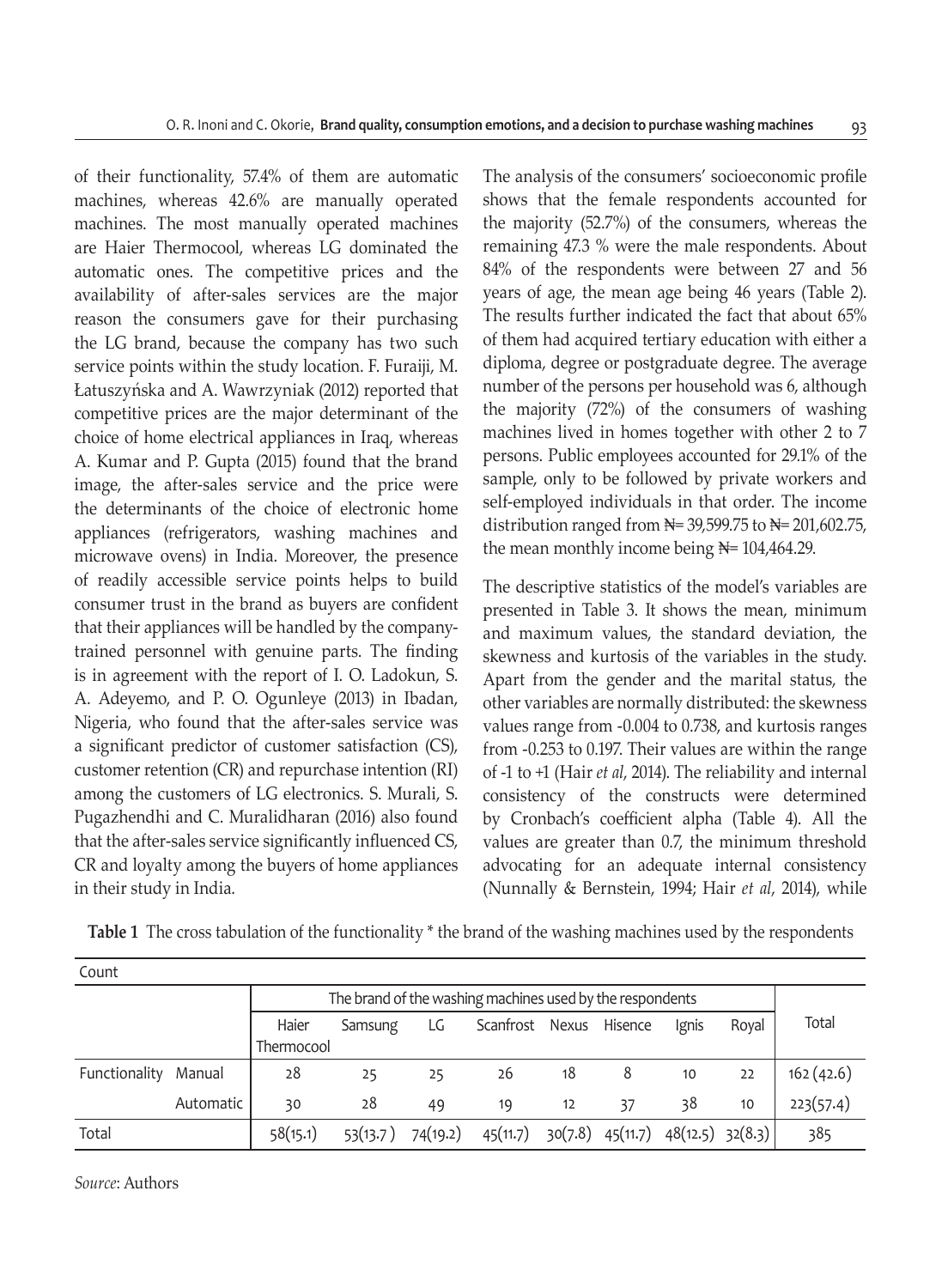| Variable                                             | Frequency | Percentage<br>$(\%)$ | Mean<br>(mode)            |
|------------------------------------------------------|-----------|----------------------|---------------------------|
| Gender                                               |           |                      |                           |
| Male                                                 | 182       | 52.7                 |                           |
| Female                                               | 203       | 47.3                 | (female)                  |
| Age                                                  |           |                      |                           |
| $27 - 36$                                            | 75        | 19.5                 |                           |
| 37-46                                                | 116       | 30.1                 | 46 years of age           |
| 47-56                                                | 132       | 34.3                 |                           |
| 57-66                                                | 62        | 16.1                 |                           |
| <b>Marital Status</b>                                |           |                      |                           |
| Single                                               | 98        | 25.5                 |                           |
| Married                                              | 213       | 55.3                 | (married)                 |
| Divorced                                             | 43        | 11.1                 |                           |
| Widow                                                | 20        | 5.2                  |                           |
| Widower                                              | 11        | 2.9                  |                           |
| Years of formal education                            |           |                      |                           |
| Primary education                                    | 46        | 11.9                 |                           |
| Secondary education                                  | 87        | 22.6                 |                           |
| ND; NCE                                              | 97        | 25.2                 |                           |
| <b>HND/First Degree</b>                              | 127       | 33.0                 | (HND/First Degree)        |
| M.Sc./Ph.D                                           | 28        | 7.3                  |                           |
| Household size                                       |           |                      |                           |
| $2 - 4$                                              | 93        | 24.2                 |                           |
| $5 - 7$                                              | 184       | 47.8                 | 6 persons                 |
| $8 - 10$                                             | 108       | 28.0                 |                           |
| Occupation status                                    |           |                      |                           |
| Artisan                                              | 53        | 13.8                 |                           |
| Trader                                               | 61        | 15.8                 |                           |
| Public sector employee                               | 112       | 29.1                 | (public sector employees) |
| Self-employed                                        | 70        | 18.2                 |                           |
| Private sector employee                              | 76        | 19.7                 |                           |
| Retiree                                              | <u>13</u> | 3.4                  |                           |
| Monthly Income $(N = *)$                             |           |                      |                           |
| $N = 39,599.75 - N = 80,099.75$                      | 99        | 25.7                 |                           |
| $\cancel{N}$ = 80,100.75 - $\cancel{N}$ = 120,600.75 | 181       | 47.0                 | N=104,464.29              |
| $N = 120,601.75 - N = 161,101.75$                    | 67        | 17.4                 |                           |
| $N = 161,102.75 - N = 201,602.75$                    | 38        | 9.9                  |                           |

**Table 2** The respondents' sociodemographic profile (n=385)

\* 1US Dollar = ₦= 500 (Nigerian Naira)

*Source*: Authors

their construct validity was determined by the Pearson correlation coefficient between the items of each construct and the overall construct score (Pituch & Stevens, 2016). The correlation coefficients for brand quality scale items ranged from 0.138 to 0.337, while the consumers' purchase decision was from 0.361 to 0.767 and all were statistically significant ( $p < 0.01$ ), thereby confirming the construct validity of the measurement scales.

### **The results of the correlation analysis**

The Pearson correlation analysis showed the direction and strength of the relationship between the brand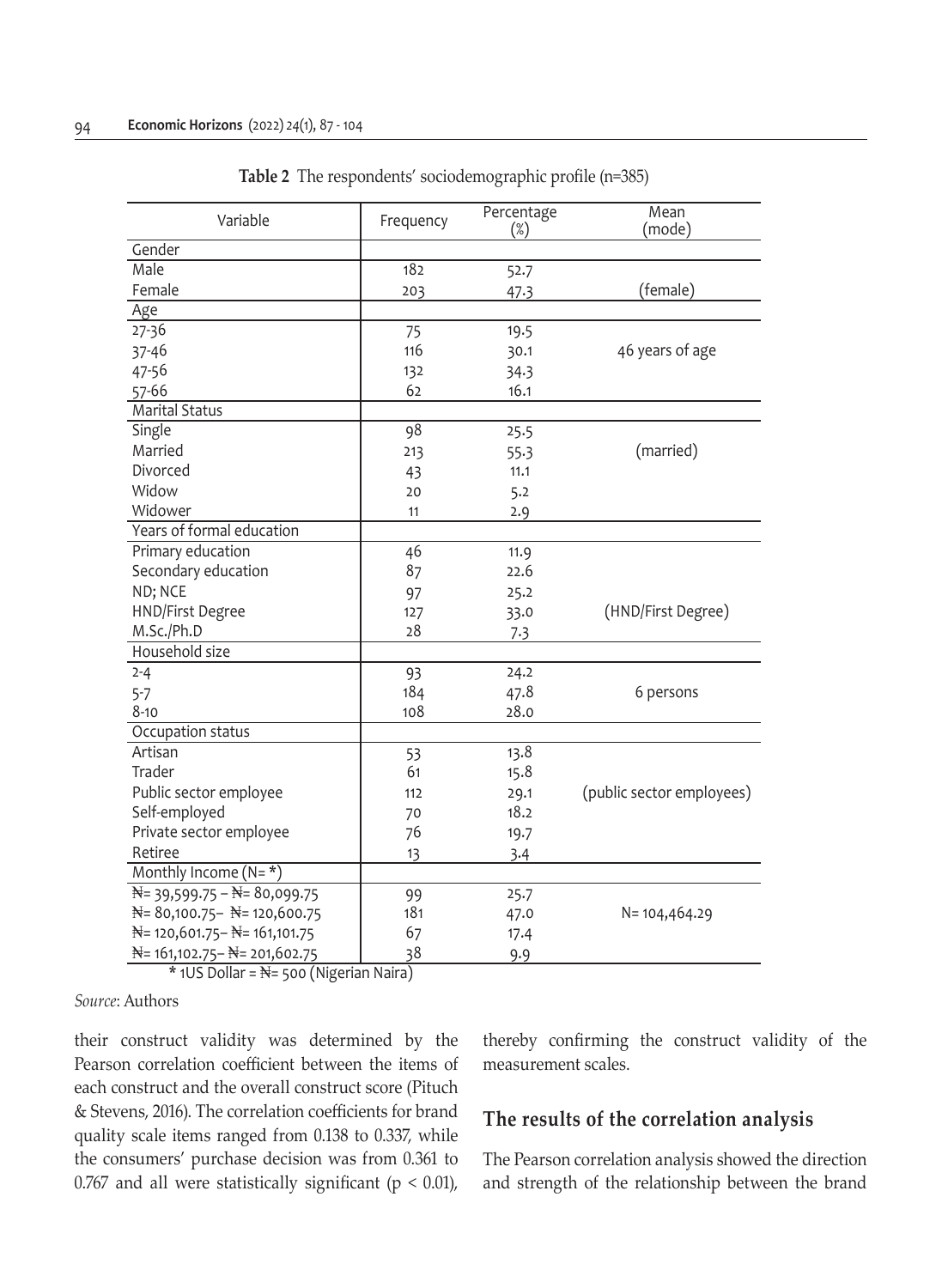|                         |     |         |         | Mean   | Std.      |                   | Skewness   |                   | Kurtosis   |
|-------------------------|-----|---------|---------|--------|-----------|-------------------|------------|-------------------|------------|
|                         | N   | Minimum | Maximum |        | Deviation | <b>Statistics</b> | Std. Error | <b>Statistics</b> | Std. Error |
| Purchase<br>Decision    | 385 | 2.33    | 5.00    | 3.7078 | 0.58772   | $-0.038$          | 0.124      | $-0.815$          | 0.248      |
| <b>Brand</b><br>quality | 385 | 2.80    | 4.80    | 3.8984 | 0.37165   | $-0.205$          | 0.124      | $-0.127$          | 0.248      |
| Positive<br>emotions    | 385 | 2.30    | 4.90    | 3.7244 | 0.42760   | $-0.335$          | 0.124      | 0.081             | 0.248      |
| Negative<br>emotions    | 385 | 1.63    | 4.88    | 3.5412 | 0.52187   | $-0.665$          | 0.124      | 0.879             | 0.248      |
| Valid N<br>(listwise)   | 385 |         |         |        |           |                   |            |                   |            |

**Table 3** The descriptive statistics of the model's variables

*Source*: Authors

quality, the positive emotions and the negative emotions, and the purchase decision. The study used J. Cohen (1992) as the benchmark in interpreting the results. A correlation coefficient between 0.10 and 0.29 indicates a weak correlation, that between 0.30 and 0.49 is indicative of a medium correlation, whereas the one between 0.50 and 0.95 indicates a strong correlation. The results of the correlation between the purchase decision and brand quality, the positive emotions and the negative emotions are shown in Table 5. The brand quality showed a positive and significant relationship with the purchase decision

 $(r = 0.725, p < 0.01)$ , which implies that the higher the consumers' perception towards brand quality, the higher the purchase decision.

The positive emotions also showed a positive and significant ( $r = 0.652$ ,  $p < 0.01$ ) association with the purchase decision. The implication is that, as consumers exhibit high positive emotions towards a product, then the purchase of the product is likely to rise.

**Table 5** The Pearson correlation coefficients between the purchase decision and the other variables

| Variables            |                        | <b>Purchase Decision</b> |
|----------------------|------------------------|--------------------------|
| <b>Brand Quality</b> | Pearson<br>correlation | $0.725***$               |
|                      | sig. (2-tailed)        | p< 0.01                  |
|                      | Ν                      | 385                      |
| Positive<br>Emotions | Pearson<br>correlation | $0.652**$                |
|                      | sig. (2-tailed)        | p <sub>0.01</sub>        |
|                      | N                      | 385                      |
| Negative<br>Emotions | Pearson<br>correlation | $-0.302$                 |
|                      | sig. (2-tailed)        | P<0.01                   |
|                      | N                      | 385                      |
|                      |                        |                          |

\*\* The correlation is significant at the (P< 0.01) level (2-tailed)

*Source*: Authors

| Table 4 Cronbach's coefficient alpha values of the |
|----------------------------------------------------|
| constructs                                         |

| Construct                | No. of items | Cronbach's<br>coefficient alpha |
|--------------------------|--------------|---------------------------------|
| Brand quality            | 10           | 0.81                            |
| Positive<br>emotions set | 10           | 0.82                            |
| Negative<br>emotions set | 8            | 0.72                            |
| Purchase<br>decision     | 12           | 0.82                            |
| Research<br>instrument   | 40           | 0.86                            |
|                          |              |                                 |

*Source*: Authors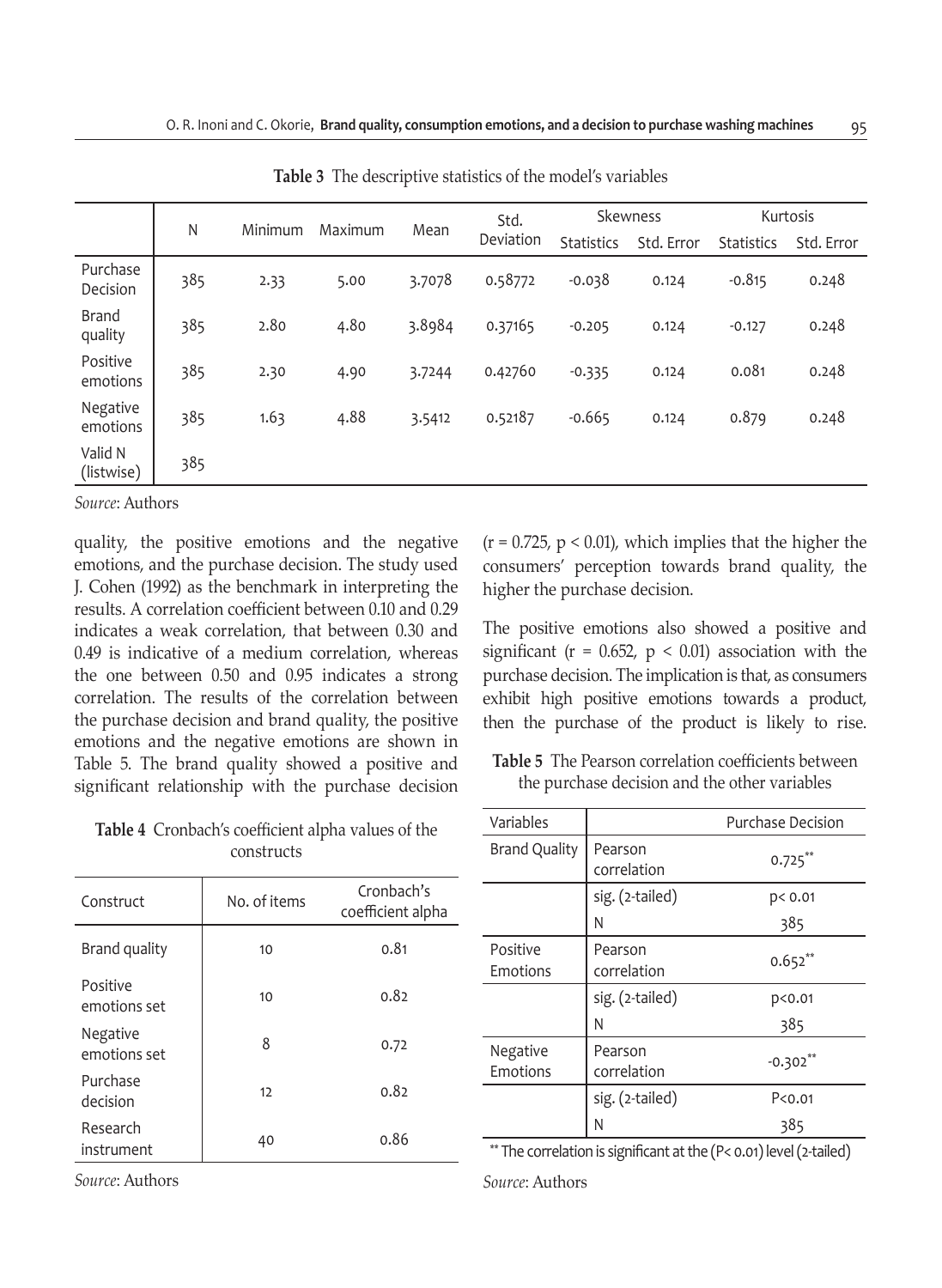The relationship between the negative emotions and the purchase decision is also significant, the correlation coefficient value being ( $r = -0.302$ ,  $p < 0.01$ ). The result implies that the more negative emotions consumers express towards some brands of washing machines, the lesser the likelihood of such products being purchased by such consumers.

#### **The regression results**

The regression results of determining the factors of the consumers' purchase decision for washing machines are shown in Table 6. The model fits well with the adjusted  $\mathbb{R}^2$  0.74, which is indicative of the fact that 74% of the variance in the purchase

decision is jointly explained by brand quality and the emotions set. The ANOVA results showed the statistical significance  $(F_{(8, 376)} = 140.235, p < 0.01)$  of the model. The Durbin-Watson (D.W.) statistics 1.94 indicated the independence of the error terms and the absence of autocorrelation among the variables. The variance inflation factor (VIF) showed that the independent variables were not collinear, given the fact that all the VIF values ranged between 1.02 and 1.607, which is far below the threshold of 10 (Hair *et al*, 2014; Pituch & Stevens, 2016). Furthermore, the results revealed that the household size, the level of attained education, income, brand quality, as well as the positive consumption emotions, had a positive and significant impact on the consumers' purchase

**Table 6** The regression results of the determinants of the consumers' purchase decision

|                              | A. The model summary <sup>b</sup> |                             |          |            |                              |                   |                 |                 |                         |            |
|------------------------------|-----------------------------------|-----------------------------|----------|------------|------------------------------|-------------------|-----------------|-----------------|-------------------------|------------|
|                              |                                   |                             | Adjusted | Std. error |                              | Change statistics |                 |                 |                         |            |
| Model                        | R                                 | R <sup>2</sup>              | $R^2$    | of the     | $R2$ change                  | F change          | df <sub>1</sub> | df <sub>2</sub> | Sig. F                  | Durbin-    |
|                              |                                   |                             |          | estimate   |                              |                   |                 |                 | change                  | Watson     |
| $\mathbf{1}$                 | $0.87$ <sup>a</sup>               | 0.75                        | 0.74     | 0.298      | 0.75                         | 140.24            | 8               | 376             | 0.001                   | 1.94       |
| <b>B. ANOVA</b> <sup>b</sup> |                                   |                             |          |            |                              |                   |                 |                 |                         |            |
| Model                        |                                   | Sum of                      | df       | Mean       | F                            | Sig.              |                 |                 |                         |            |
|                              |                                   | squares                     |          | square     |                              |                   |                 |                 |                         |            |
|                              | Regression                        | 99.345                      | 8        | 12.418     | 140.235                      | $0.001^{a*}$      |                 |                 |                         |            |
| $\mathbf{1}$                 | Residual                          | 33.296                      | 376      | .089       |                              |                   |                 |                 |                         |            |
|                              | Total                             | 132.641                     | 384      |            |                              |                   |                 |                 |                         |            |
| C. Coefficients <sup>b</sup> |                                   |                             |          |            |                              |                   |                 |                 |                         |            |
|                              | Model                             | Unstandardized coefficients |          |            | Standardized<br>coefficients | t                 |                 | Sig.            | Collinearity statistics |            |
|                              |                                   |                             | B        | Std. Error | <b>Beta</b>                  |                   |                 |                 | Tolerance               | <b>VIF</b> |
| 1 (Constant)                 |                                   |                             | 1.06     | 0.166      |                              | 6.384             |                 | 0.000           |                         |            |
| Age                          |                                   |                             | 0.00     | 0.002      | 0.007                        | 0.258             |                 | 0.796           | 0.975                   | 1.025      |
| Occupation                   |                                   |                             | $-0.001$ | 0.011      | $-0.002$                     | $-0.058$          |                 | 0.954           | 0.858                   | 1.166      |
| Household size               |                                   |                             | 0.03     | 0.008      | 0.115                        | $4.110***$        |                 | 0.001           | 0.760                   | 1.316      |
| <b>Education level</b>       |                                   |                             | 0.07     | 0.015      | 0.134                        | $4.507***$        |                 | 0.001           | 0.668                   | 1.498      |
| Monthly income               |                                   |                             | 2.35E-6  | 0.000      | 0.142                        | 4.493***          |                 | 0.001           | 0.622                   | 1.607      |
| Brand quality                |                                   |                             | 0.33     | 0.024      | 0.440                        | $13.44***$        |                 | 0.001           | 0.665                   | 1.504      |
| PCemotions                   |                                   |                             | 0.34     | 0.032      | 0.338                        | $10.67***$        |                 | 0.001           | 0.873                   | 1.145      |
| <b>NCemotions</b>            |                                   |                             | $-0.06$  | 0.027      | $-0.058$                     | $-2.086**$        |                 | 0.038           | 0.980                   | 1.020      |

a The predictors: (Constant), NCemotion, Age, Leveleduc, Occupation, Hholdsize, Mnthincom, PCemotion, Brndqualty

b The dependent variable: the consumers' purchase decision.

\*\*\* Significant (p < 0.01); \*\* Significant (p < 0.05)

*Source*: Authors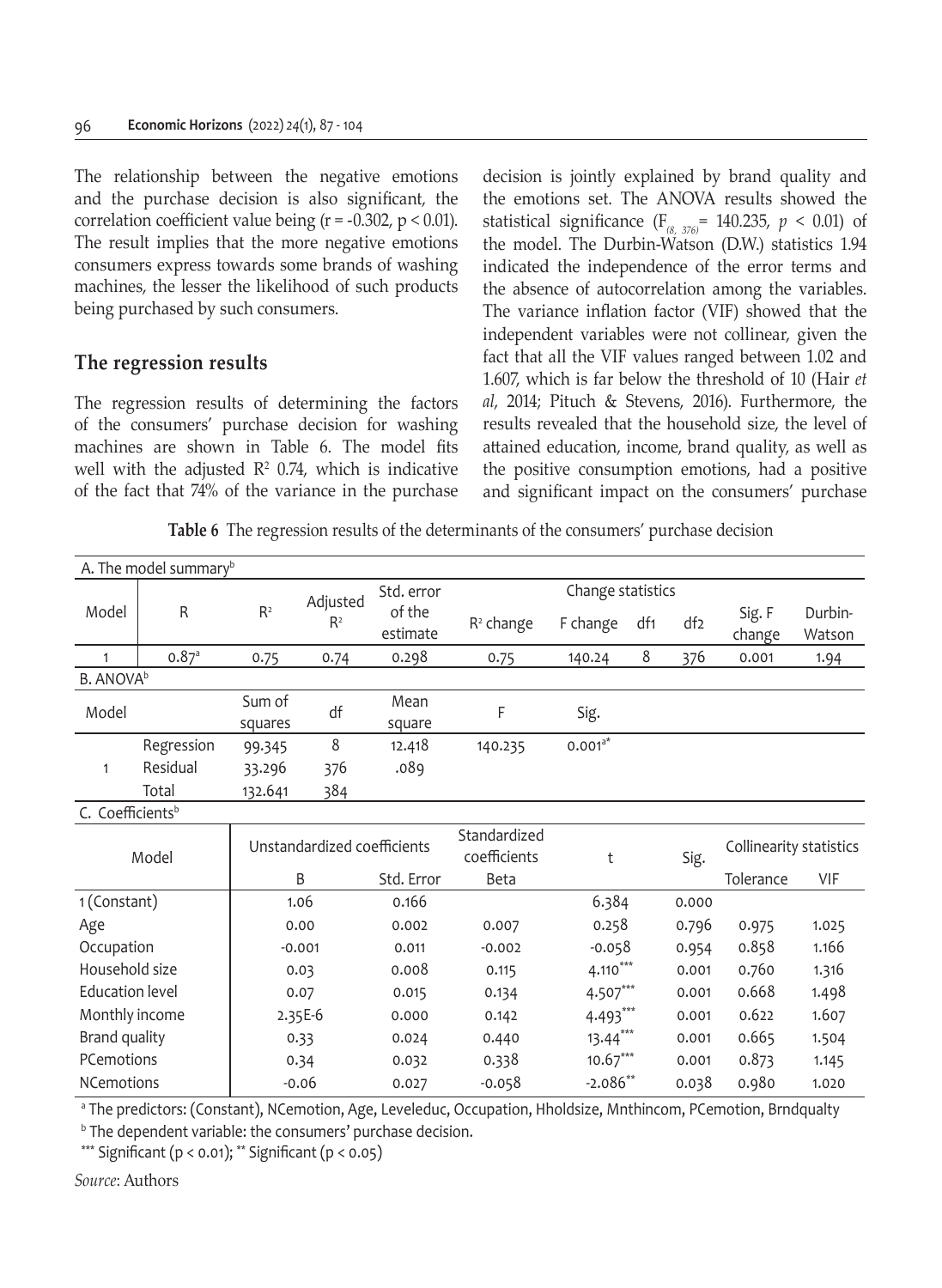decisions. Nevertheless, the negative consumption emotions had a depressing effect on the decision consumers made with respect to the purchase of washing machines.

The number of the persons living in one household is a significant ( $\beta$  = 0.115  $p$  < 0.01) determinant of the purchase decision for washing machines, because the bigger the size of the family, surely the greater the laundry volume, which leads to an increase in demand for the time required to do the laundry in such a growing family. Although the influence of the household size is somewhat low, a 1% increase in the number of the persons living in the family will increase the purchase decision by 0.12 percentage points. The positive impact of the family members on the purchase decision for energy efficient household appliances was reported by M. Baldini, A. Trivella and J. W. Wente (2018) in their study conducted in Denmark. Furthermore, Z. Baoling and A. K. Mishra (2020) reported that the household size determined the purchase decision for refrigerators, washing machines and televisions in rural China, because bigsize families are characterized by greater demand for food storage, consequently increasing demand for refrigerators, as well as washing machines, all in order to reduce the arduous task of washing clothes.

The customers' education level is yet another variable that had a significant ( $\beta$  = 0.134,  $p$  < 0.01) effect on the purchase decision. The research study showed that the attained education level had a significant influence on the individuals' purchasing behaviors, because it is the crucial indicator of acquired knowledge and skills (Mazloumi, Efteghar, Ghalandari, Saifi & Aghandeh, 2013). Highly educated individuals show a high degree of the acceptance of new technologies and innovations that could improve their overall wellbeing compared with their counterparts with a low degree of attained education. Furthermore, the beta coefficient value 0.134 shows the extent to which the purchase decision will increase if there is a unit rise in the education level. The result is in agreement with that of H. Harajli and A. Chalak (2019) in Lebanon, whereby university degrees had a significant and positive impact on the consumers' willingness to buy energyefficient appliances, such as washing machines, airconditioners, and refrigerators. The finding is also supported by the work of Z. Baoling and A. K. Mishra (2020), who found senior high-school education as an important predictor of consumers' purchase decisions for washing machines among rural Chinese households. However, I. Ashofteh and H. Dehghanan (2017) found no significant influence of education on consumers' purchase decisions for home appliances in their study carried out in Iran.

Income also significantly (*β* = 0.142, *p* < 0.01) affected the consumers' purchase decisions for washing machines as a unit increase in income will drive up the buying behavior by 0.142 points. Households require adequate income to be able to purchase any domestic appliance, because without income no effective demand can be made at all. Thus, as the higher the income, the higher the propensity to purchase more energy efficient appliances for family use. This finding is in consonance with the report of M. Baldini *et al* (2018) in Denmark, and also with that of Z. Baoling and A. K. Mishra (2020) in China, where high income was a mild predictor of the probability of washing machines being purchased. I. Ashofteh and H. Dehghanan (2017) also found income to have exerted a significant influence on the purchase decision for microwaves and vacuum cleaners in Iran.

The brand quality was yet another variable that significantly affected the purchase decision. In fact, brand quality is the predominant predictor of the purchase decision, with the beta coefficient ( $β = 0.44$ , *p* < 0.01). The result implies that a unit increase in the product brand will cause a 0.44 increase in the consumer's decision to purchase washing machines. The overall quality of a product in terms of its functionality, reliability, durability, ease of use and the emotional benefits of having it in one's possession and using it are very important determinants of consumer behavior. Therefore, the hypothesis one (H1) is supported by this finding. According to S. S. Alam, C-Y. Lin, M. Ahmad, N. A. Omar & M. H. Ali (2019), the probability that household energy efficient products of good performance and of a good quality will be bought by consumers is greater. The consumers who are satisfied/dissatisfied with the purchase are likely to inform their friends and acquaintances about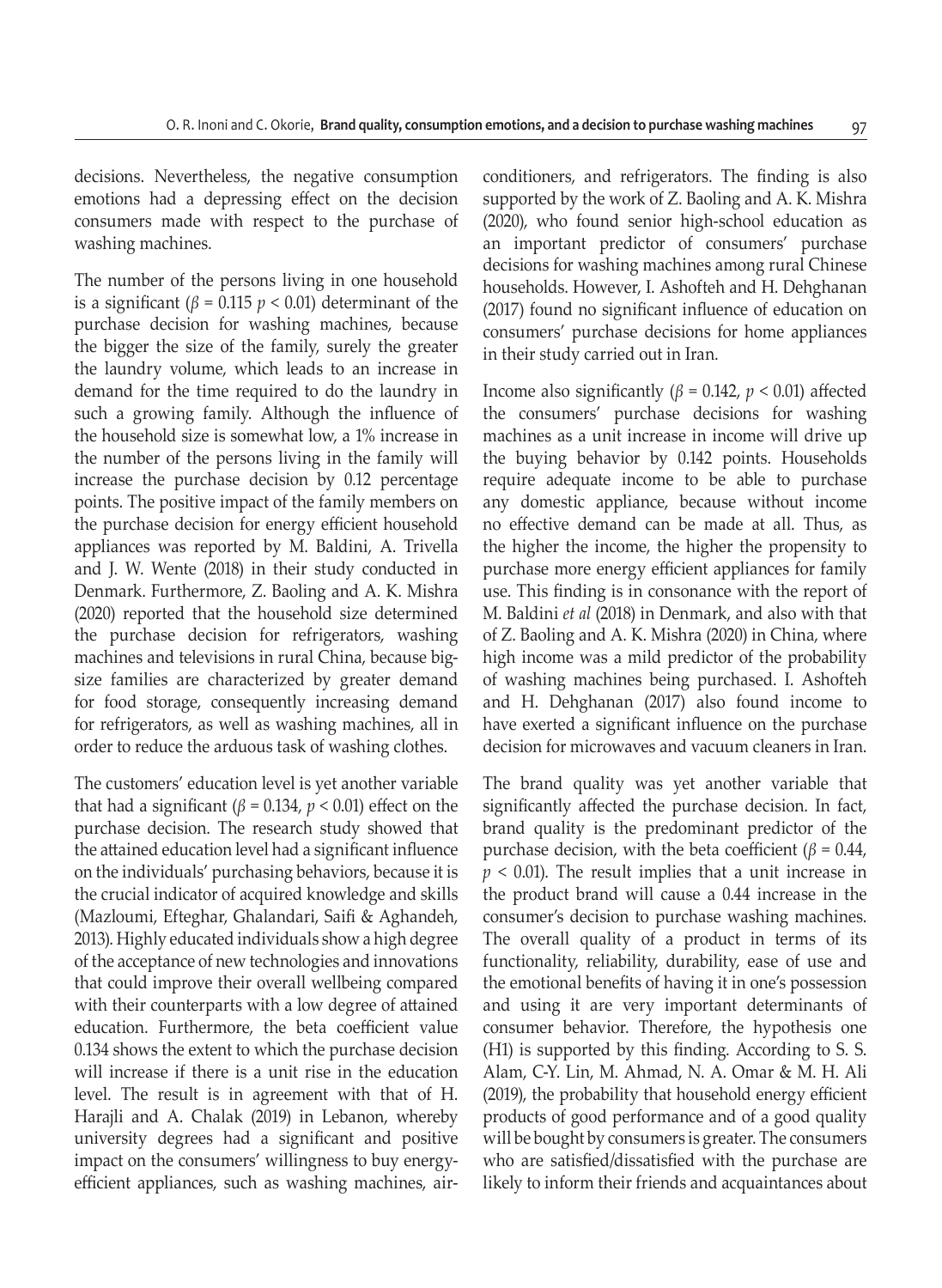their experiences through the word-of-mouth, which may lead to a repeated purchase or to brand hate. This finding is consistent with the report of S. A. Parbadiya (2018), who found that brand quality was a stimulator of the brand preference and the purchase decision for washing machines in rural India. E. T. Mashao and N. Sukdeo (2018) also posited that the product quality was an important determinant of the purchase decision for household products such as refrigerators and television sets among consumers in the Kempton Park Region in South Africa. Nevertheless, R. A. Momani (2015) found no significant influence of brand quality on the purchase decision made by Jordanian consumers for shopping goods.

The influence of the positive consumption emotions is positive and significant (*β* = 0.338, *p* < 0.01), whereas the negative emotions set had an inverse and significant (*β* = -0.058, *p* < 0.05) impact on the consumers' purchase decision for washing machines. The results imply that a percentage increase in positive emotions will cause a 0.34 rise in the consumer's purchase decision for washing machines. As users' feelings of fulfilment and joy aroused by their use of a product increase, their decision to purchase the product again in the future is bound to increase as well. This result supports the hypothesis two (H2). A positive consumption emotion is the second most important predictor of the purchase decision in this study, after brand quality. Positive emotions increase the consumer's purchase intention (Tang, Hsieh & Chiu, 2017) and can create positive attitudes in the consumer's mind towards the brand when they buy using hedonic value, which can shorten the purchase decision-making process (Wu, Tipgomut, Chung & Chu, 2019). Therefore, marketers should explore how to stimulate consumers' affective shopping experiences through the consumer-brand relationship in order to influence their positive shopping outcomes. Therefore, the effects of positive emotions on the purchase intention and the purchase decision were studied in the marketing literature on emotional branding. According to T. Curtis, A. Arnaud and B. P. Waguespack (2017), the relationship between consumers' emotions and the purchase decision is affected by an individual's judgement and the fact that a positive emotional reaction is directly and positively related to the purchase intention. S. S. Shariff (2014) also reported that one of the trilogies of emotion (affection) significantly influenced a future purchase decision. Therefore, enhancing the conditions whereby consumers have good thoughts of and feelings for a product has the propensity to stimulate the purchase decision, particularly that of high-involvement consumer products.

The negative consumption emotions s*et al*so significantly ( $\beta$  = -0.058,  $p$  < 0.05) affected the purchase decision for washing machines in the study location, although their effect is quite opposite. Based on the beta value, a 1 percentage increase in the expression of the negative emotions showed a -0.058 depressing effect on the purchase decision for home appliances. When consumers buy a product for the first time, their purchase decision is based on the expectation created by the brand, the product design, the price or the consumer's prior experience of the relevant product. Therefore, the hypothesis three (H3) is supported by the obtained result. However, the feelings of sadness and discontentment arising from a product failure based on personal experiences or a negative word-of-mouth from acquaintances with regard to a brand of home appliances might lead to complaining, a negative word-of-mouth, and consequently brand switching (Romani, Grappi & Dalli, 2012). Such a disconfirmation of an expectation will ultimately reduce the purchase decision and will considerably stifle the repurchase intention and customer loyalty. This result is supported by the findings of N. Abdullah and H. Sharareh (2018) in Iran, who reported that negative emotions led to customers' discontentment and that such a negative emotion had significant negative effects on customer satisfaction and the repurchase decision.

#### **CONCLUSION**

The effects of the socioeconomic factors, brand quality and the competitive price as the determinants of the consumer's purchase decision with respect to shopping products has been well researched in the marketing literature. However, given the convergence of technological know-how amongst manufacturers and marketers of household electrical appliances,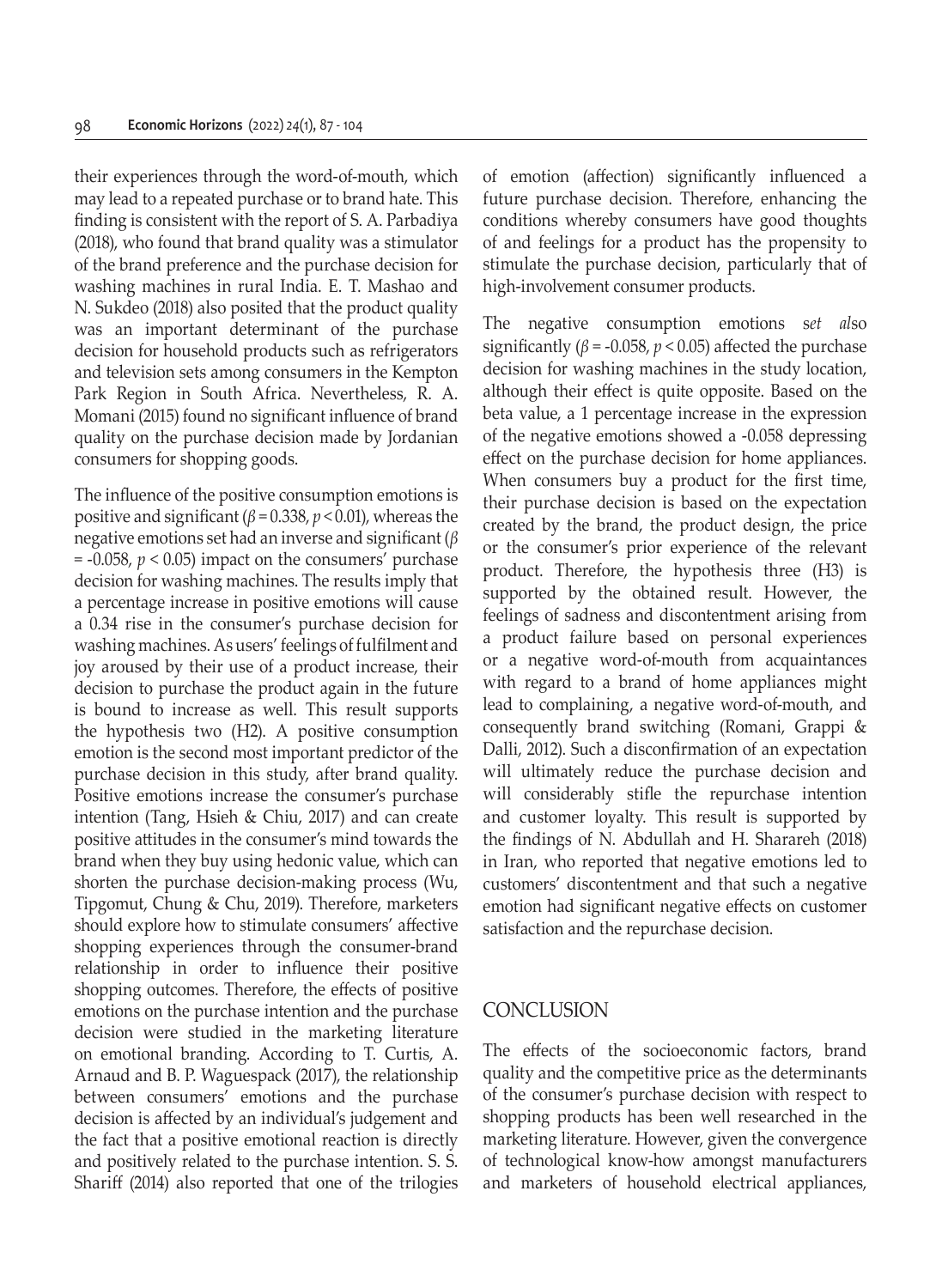and relatively insignificant differences in the prices of similar products, manufacturers are exploring customer relationship management as a strategy to apply in order to maintain a competitive advantage in the marketplace. Thanks to the emotions which the usage of or experience with home appliances may evoke, the impact of the product quality and specified consumption emotions on the consumer's purchase decision for washing machines is examined in this study.

According to the obtained results, brand quality is the dominant predictor of the purchase decision, whereas income is the most important socioeconomic variable affecting the consumer's buying behavior with respect to the purchase of washing machines. Apart from brand quality, a positive emotion is the second most significant determinant of the purchase decision. Given the intense competition on household goods market, marketers are presently paying indepth attention to the hedonic value of their products as a means of facilitating a closer bond between consumers and their products. Since emotions drive our behavior, many manufacturers of home appliances have realized the need to understand the key emotions that make consumers connect with their products and brands. Therefore, in order to promote emotional brand attachment on the customers' part, manufacturers have to ensure that their products are comparable in terms of their quality and elicit positive emotions in functionality, coupled with a reliable after-sales service. Furthermore, marketers must deploy adequate resources to nurture and manage the relationship built with consumers over the time, because the service failure may quickly lead to a behavior implying making complaints, a negative word-of-mouth and brand switching, with considerable consequences on the market share and revenue.

#### REFERENCES

Abdullah, N., & Sharareh, H. (2018). The impact of emotion on customers' behavioural responses. *Revista Publicando*, *5*(15), 679-710.

- Alam, S. S., Lin, C-Y., Ahmad, M., Omar, N. A., & Ali, M. H. (2019). Factors affecting energy-efficient household products buying intention: Empirical study. *Environmental and Climate Technologies*, *23*(1), 84-97. doi:10.2478/rtuect-2019-0006
- Ashofteh, I., & Dehghanan, H. (2017). Investigating the effect of demographic factors in consumer buying decision. *International Journal of Economic Perspectives*, *11*(3), 1434-1445.
- Baldini, M., Trivella, A., & Wente, J. W. (2018). The impact of socioeconomic and behavioural factors for purchasing energy efficient household appliances: A case study for Denmark. *Energy Policy*, *120*(C), 503-513. doi:10.1016/j. enpol.2018.05.048
- Baoling, Z., & Mishra, A. K. (2020). Appliance usage and choice of energy-efficient appliances: Evidence from rural Chinese households. *Energy Policy*, *146*(111800). doi:10.1016/j. enpol.2020.111800
- Bigdeli, F., Bigdeli, A., & Bigdeli, F. (2014). The influence of atmospheric elements on emotions, perceived value, and behavioural intention. *Management Science Letters*, *4*(5), 859- 870. doi:10.5267/j.msl.2014.4.004
- Cohen, J. (1988). *Statistical Power Analysis for the Behavioral Sciences*. Hillsdale, NJ: Erlbaum.
- Curtis, T., Arnaud, A., & Waguespack, B. P. (2017). Advertising effect on consumer emotions, judgements, and purchase intent. *Asian Journal of Business Research*, 7(2), 57-73. doi:10.14707/ajbr.170037
- Desmet, P. M. A. (2003). A multilayered model of product emotions. *The Design Journal*, *6*(2), 4-13. doi:10.2752/146069203789355480
- Desmet, P. M. A., & Hekkert, P. (2007). Framework of product experience. *International Journal of Design*, *1*(1), 57-66.
- Furaiji, F., Łatuszyńska, M., & Wawrzyniak, A. (2012). An empirical study of the factors influencing consumer behaviour in the electric appliances market. *Contemporary Economics*, *6*(3), 76-86. doi:10.5709/ce.1897-9254.52
- Grisaffe, D. B., & Nguyen, H. P. (2011). Antecedents of emotional attachment to brands. *Journal of Business Research*, *64*(10), 1052-1059. doi:10.1016/j.jbusres.2010.11.002
- Hair, J. F., Black, W. C., Babin, B. J., & Anderson, R. E. (2014). *Multivariate Data Analysis*. Upper Saddle River, NJ: Pearson Prentice Hall.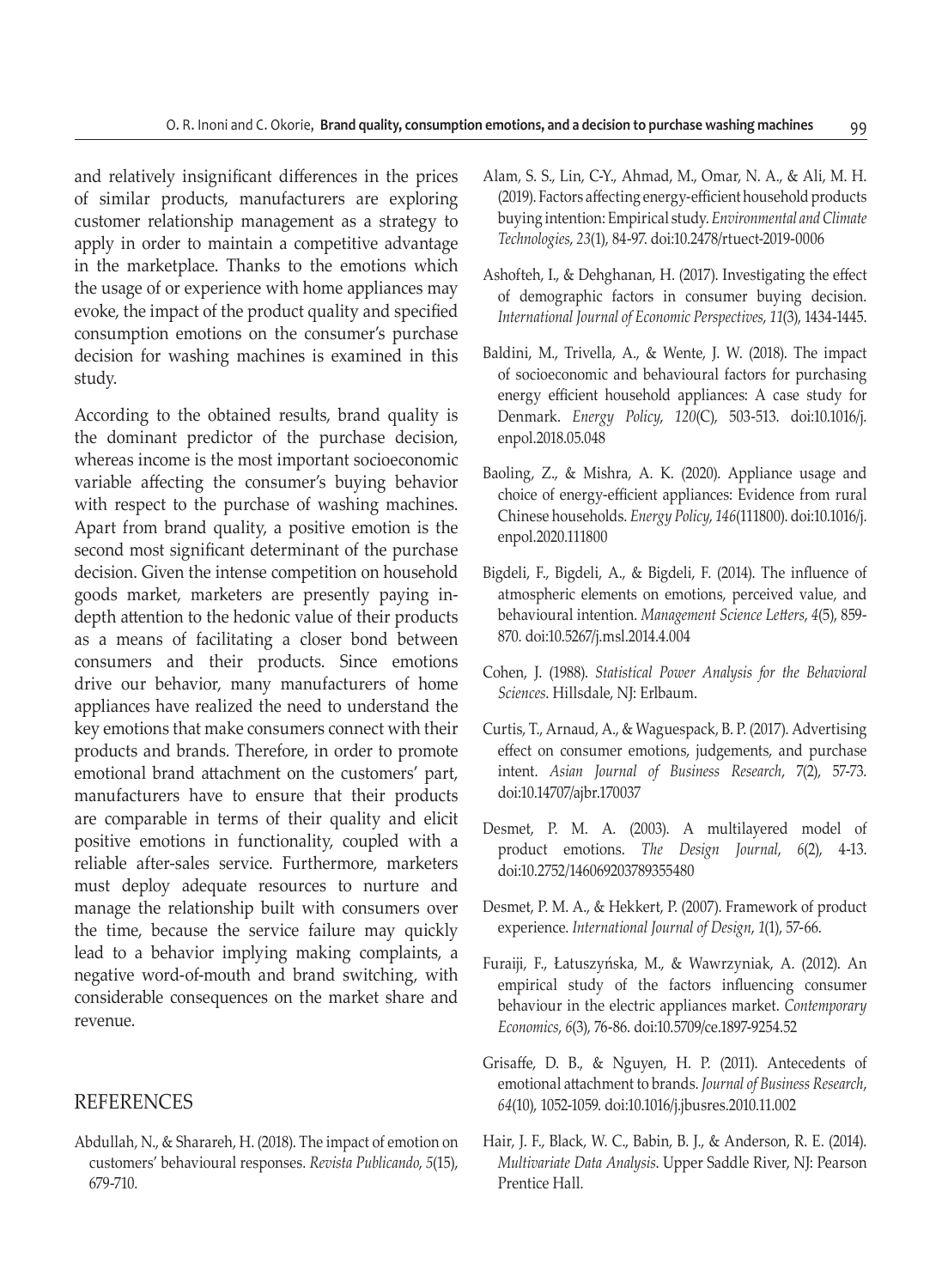- Hanaysha, J. R. (2018). An examination of the factors affecting consumer's purchase decision in the Malaysian retail market. *PSU Research Review*, *2*(1), 7-23. doi:10.1108/PRR-08- 2017-0034
- Harajli, H., & Chalak, A. (2019). Willingness to pay for energy efficient appliances: The case of Lebanese consumers. *Sustainability*, *11*(20), 1-20. doi:10.3390/su11205572
- Jenkins, R., & Molesworth, M. (2017). Conceptualizing consumption in the imagination: Relationships and movements between imaginative forms and the marketplace. *Marketing Theory*, *18*(3), 327-347. doi:10.1177/1470593117740753
- Kim, J-H., Kim, M., Yoo, J., & Park, M. (2020). Consumer decision-making in a retail store: The role of mental imagery and gender difference. *International Journal of Retail and Distribution Management*, *49*(3), 421-445. doi:10.1108/ IJRDM-10-2019-0353
- Kottler, P., & Armstrong, G. (2021). *Principles of Marketing*. Harlow, UK: Pearson Education Ltd.
- Kotler, P., & Keller, K. L. (2016). *Marketing Management*. Harlow, UK: Pearson Education Ltd.
- Krejcie, R. V., & Morgan, D. W. (1970). Determining sample size for research activities. *Educational and Psychological Measurement*, *30*(3), 607-610. doi:10.1177/001316447003000308
- Kumar, A., & Gupta, P. (2015). To analyze consumer buying behaviour and preferences in the home appliances market of Haier. *International Journal of Engineering and Technical Research*, *3*(4), 132-140.
- Ladokun, I. O., Adeyemo, S. A., & Ogunleye, P. O. (2013). Impact of after sales service on consumer satisfaction and retention. A study of LG electronics in Ibadan, Nigeria. *IOSR Journal of Business and Management*, *11*(4), 54-58. doi:10.9790/487X-1145458
- Lambie, J. A., & Marcel, A. J. (2002). Consciousness and the varieties of emotion experience: A theoretical framework. *Psychological Review*, *109*(2), 219-259. doi:10.1037/0033- 295X.109.2.219
- Mashao, E. T., & Sukdeo, N. (2018, July). *Factors that influence consumer behaviour in the purchase of durable household products*. Paper presented at the International Conference on Industrial Engineering and Operations Management, Paris, France.
- Mazloumi, S. S. S., Efteghar, A., Ghalandari, A., Saifi, B., & Aghandeh, I. (2013). Evaluating the effect of demographic differences on consumers' purchasing behaviour (Case study: Tetra Pak consumers). *International Research Journal of Applied and Basic Sciences*, *4*(7), 1866-1868.
- McDonagh, D., Anne, B., & Haslam, C. (2002). Visual product evaluation: Exploring users' emotional relationships with products. *Applied Ergonomics*, *33*(3), 231-240. doi:10.1016/ S0003-6870(02)00008-X
- Momani, R. A. (2015). The impact of brand dimension on the purchasing decision making of the Jordanian consumer for shopping goods. *International Journal of Business and Social Science*, 6(7), 149-168.
- Murali, S., Pugazhendhi, S., & Muralidharan, C. (2016). Modelling and investigating the relationship of after-sales service quality with customer satisfaction, retention and loyalty - A case study of home appliances business. *Journal of Retailing and Consumer Services*, *30*(C), 67-83. doi:10.1016/j. jretconser.2016.01.001.
- Nunnally, J. C., & Bernstein, I. H. (1994). *Psychometric Theory*. New York, NY: McGraw-Hill.
- Octaprinanta, N., Kusumawati, A., & Pangestuti, E. (2017). The effect of store environment, availability of money and time, hedonic consumption tendency on emotional states and its impact on impulse buying behaviour. *Russian Journal of Agricultural and Socio-Economic Sciences*, *3*(63), 72- 78. doi:10.18551/rjoas.2017-03.09
- Parbadiya, S. A. (2018). A study about brand preference of washing machine with reference to rural area of Palanpur Taluka. *International Journal of Trend in Scientific Research and Development*, *3*(1), 1215-1221. doi:10.31142/ijtsrd20217
- Pituch, K. A., & Stevens, J. P. (2016). *Applied Multivariate Statistics for the Social Sciences: Analyses with SAS and IBM's SPSS*. New York, NY: Routledge.
- Romani, S., Grappi, S., & Dalli, D. (2012). Emotions that drive consumers away from brands: Measuring negative emotions toward brands and their behavioural effects. *International Journal of Research in Marketing*, *29*(1), 55-67. doi:10.1016/j.ijresmar.2011.07.001
- Rossiter, J., & Bellman, S. (2012). Emotional branding pays off: How brands meet share of requirements through bonding, companionship, and love. *Journal of Advertising Research*, *52*(3), 291-296. doi:10.2501/JAR-52-3-291-296.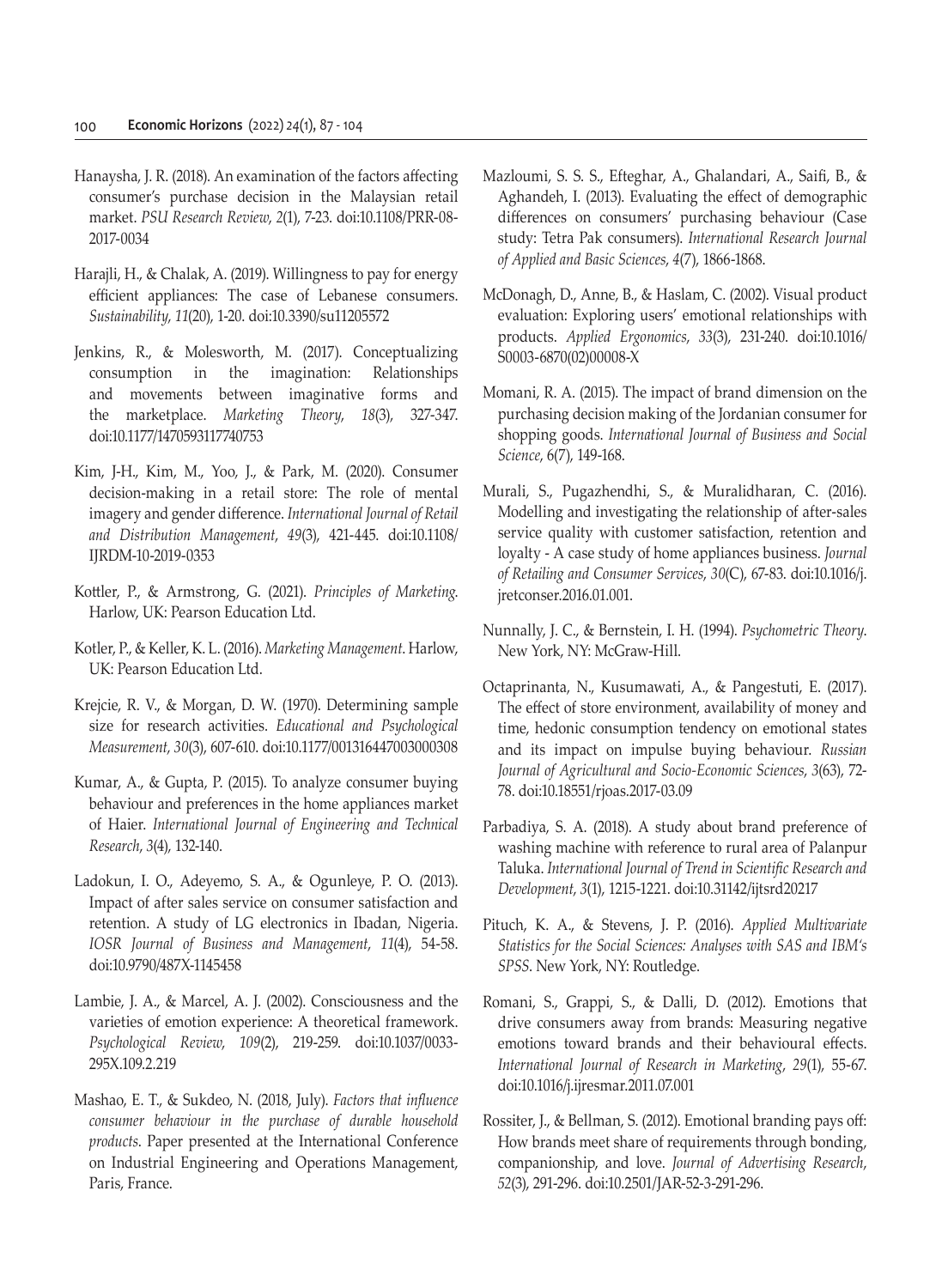- Schiffman, L. G., & Wiseblit, J. (2015). *Consumer Behavior*. Harlow, UK: Pearson Education Ltd.
- Senthilkumar, K. (2018). The influence of emotional factors in the purchase of children products and brands. *International Journal of Education and Management Engineering*, *8*(5), 18-30. doi:10.5815/ijeme.2018.05.03
- Sharifi, S. S. (2014). Impacts of the trilogy of emotion on future purchase intentions in products of high involvement under the mediating role of brand awareness. *European Business Review*, *26*(1), 43-63. doi:10.1108/EBR-12-2012-0072
- Simanjuntak, M., Nur, H. R., Sartono, B., & Sabri M. F. (2020). A general structural equation model of the emotions and repurchase intention in modern retail. *Management Science Letters*, *10*(4), 801-814. doi:10.5267/j.msl.2019.10.017
- Song, J., & Qu, H. (2017). The mediating role of consumption emotions. *International Journal of Hospitality Management*, *66*, 66-76. doi:10.1016/j.ijhm.2017.06.015
- Tang, Y-C., Hsieh, Yi-C., & Chiu, H-C. (2017). Purchase decision: Does too much choice leave us unhappy? *European Journal of Marketing*, *51*(7/8), 1248-1265. doi:10.1108/EJM-01- 2015-0022
- Wahyu, W. D., Achmad, F., & Zainul, A. ( 2017). The effect of online store atmosphere towards emotion and its impact on purchase decision. *Russian Journal of Agricultural and Socio-Economic Sciences*, *4*(64), 82-93. doi:10.18551/rjoas.2017-04.11
- World Population Review. (2020). *Population of Cities in Nigeria*. Retrieved October 3, 2020, from http:// worldpopulationreview.com/countries/nigeria-population/ cities/
- Wu, H-H., Tipgomut, P., Chung, H. F. L., & Chu, W-K. (2019). The mechanism of positive emotions linking consumer review consistency to brand attitudes: A moderated mediation analysis. *Asia Pacific Journal of Marketing and Logistics*, *32*(2), 575-588. doi:10.1108/ APJML-03-2019-0224

*Received on 30th May 2021, after revision, accepted for publication on 13th April 2022 Published online on 20th April 2022*

*Oghenenyerhovwo Rita Inoni* is a Ph.D. Department of Business Administration and Marketing, Delta State University, Abraka, Nigeria. She is a lecturer in Marketing Department, Delta State Polytechnic, Ozoro, Nigeria. Her research focus is consumer behaviour and relationship marketing.

*Chiyem Okorie* is a Senior Lecturer in Marketing Department, Delta State Polytechnic, Ozoro, Nigeria. His research interest is marketing management and sales management.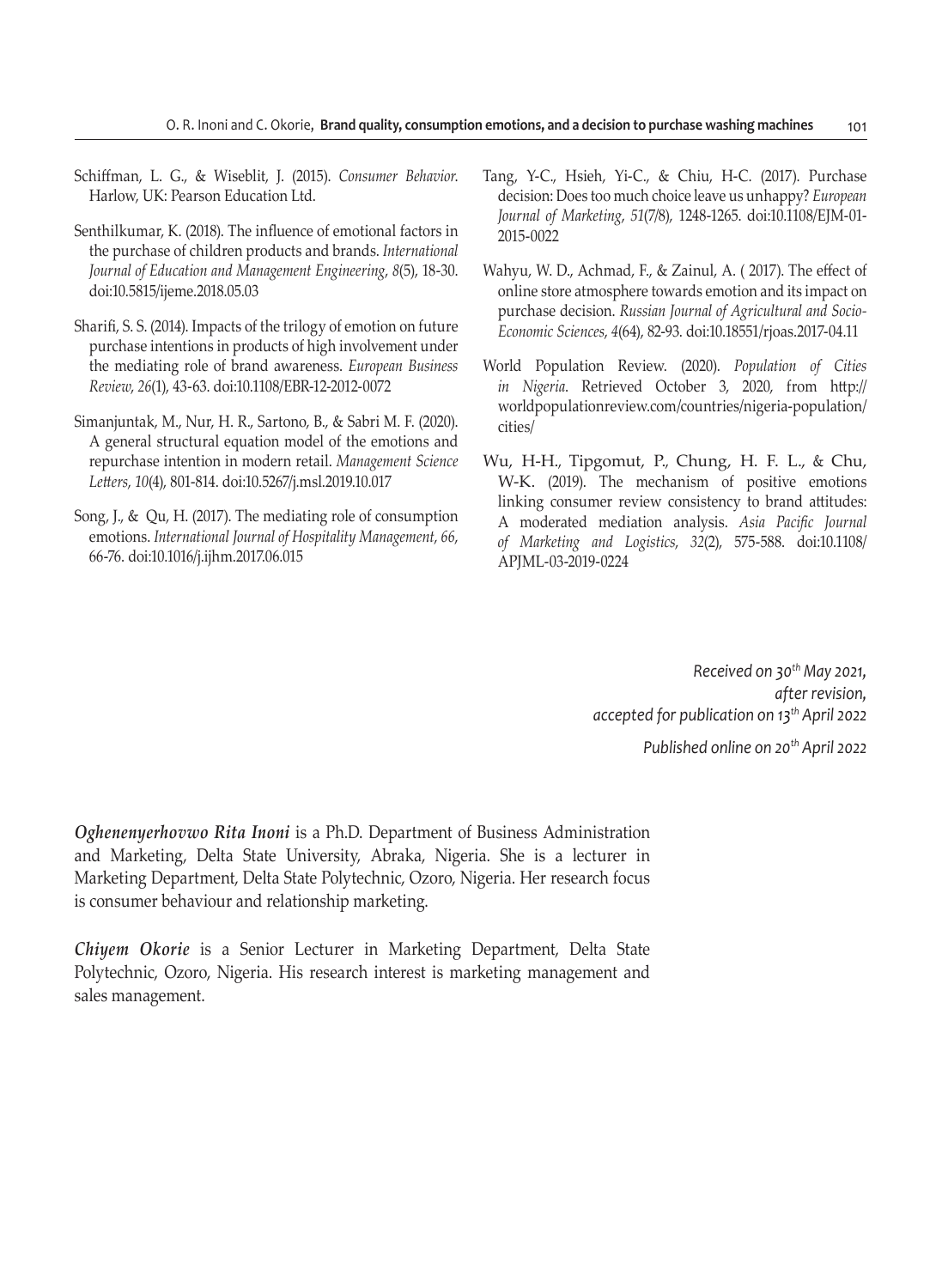## APPENDIX

## **The research questionnaire**

SECTION A: The demographic characteristics

Instruction: Please tick [√] where applicable.

1. Sex: (a) Male [ ] (b) Female [ ]

- 2. Age (years): (a) 18 25 [ ] (b) 26 33 [ ] (c) 34 41 [ ] (d) 42 49 [ ] (e) 50 57 [ ] (f ) 58 65 [ ]
- 3. Marital Status: (a) Single [ ] (b) Married [ ] (c) Divorced [ ] (d) Widowed [ ] (e) Widower [ ]
- 4. Educational Qualification (a) Primary  $[ \ \ ]$  (b) SSCE/GCE  $[ \ \ ]$  (c) OND/NCE  $[ \ \ ]$  (d) HND/B.Sc.  $[ \ \ ]$ (e) M.Sc./M.A  $[ ]$  (f) MBA/Professional Certificate  $[ ]$  (g) Ph.D.  $[ ]$
- 5. Employment (a) Artisan [ ] (b) Trader [ ] (c) Civil Servant [ ] (d) Self-employed [ ] (e) Retiree [ ] (f) Teacher [ ] (g) Private sector employee [ ]
- 6. Average monthly income ( N ) (a) 10000 40000 [ ] (b) 40001 70001 [ ] (c) 70002 100002 [ ] (d) 100003 - 130003 [ ] (e) 130004 - 160004 [ ] (f ) 160005 - 190005 [ ] (g) 190006 - 220006 [ ] (h) 220007 - 250007 [ ]

SECTION B: The overall product performance

Please tick [√] the box that represents your experience of the listed brands of the WASHING MACHINES that you are using/used.

| S/No.          | Brands of<br>washing<br>machines | Very bad (1) | Bad(2) | Average (3) | Good $(4)$ | Very good (5) |
|----------------|----------------------------------|--------------|--------|-------------|------------|---------------|
| 1              | HAIER<br>THERMOCOL               |              |        |             |            |               |
| $\overline{2}$ | SAMSUNG                          |              |        |             |            |               |
| 3              | LG                               |              |        |             |            |               |
| $\overline{4}$ | SCANFROST                        |              |        |             |            |               |
| 5              | <b>NEXUS</b>                     |              |        |             |            |               |
| 6              | <b>HISENSE</b>                   |              |        |             |            |               |
|                | IGNIS                            |              |        |             |            |               |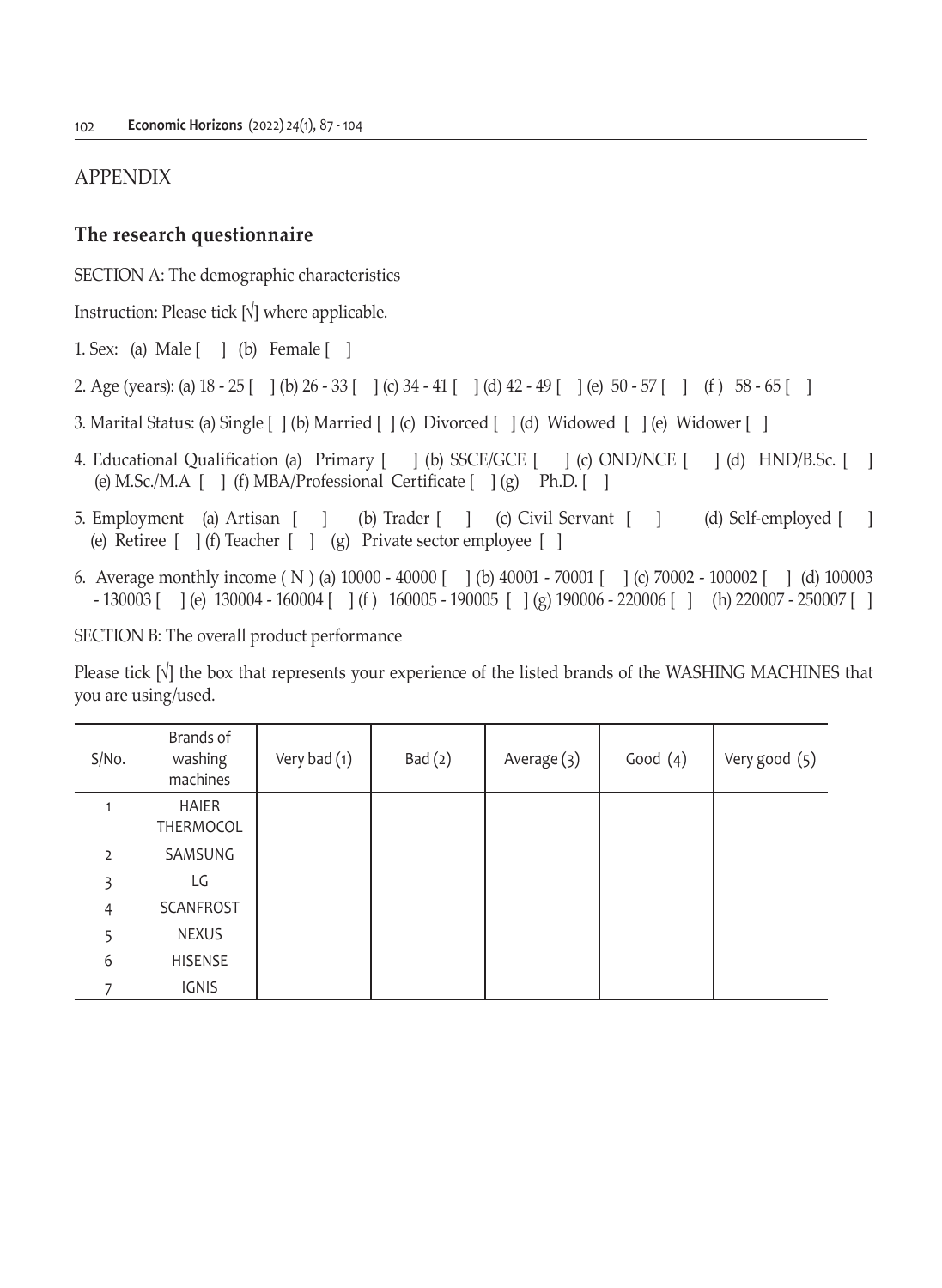# SECTION C: The consumption emotions set (CES)

Please indicate how intensely you have experienced the listed emotions for the washing machine(s) you ticked in Section B above by ticking [√] the appropriate box.

| S/No.             | Consumption<br>emotions set | None<br>(1) | Somewhat<br>(2) | Average<br>(3) | Much<br>(4) | Very Much<br>(5) |  |  |  |  |
|-------------------|-----------------------------|-------------|-----------------|----------------|-------------|------------------|--|--|--|--|
| Positive emotions |                             |             |                 |                |             |                  |  |  |  |  |
| $\mathbf{1}$      | Contentment                 |             |                 |                |             |                  |  |  |  |  |
| 2                 | Joy                         |             |                 |                |             |                  |  |  |  |  |
| 3                 | Peacefulness                |             |                 |                |             |                  |  |  |  |  |
| 4                 | Surprise                    |             |                 |                |             |                  |  |  |  |  |
| 5                 | Eagerness                   |             |                 |                |             |                  |  |  |  |  |
| 6                 | Love                        |             |                 |                |             |                  |  |  |  |  |
| 7                 | Pride                       |             |                 |                |             |                  |  |  |  |  |
| 8                 | Relief                      |             |                 |                |             |                  |  |  |  |  |
| 9                 | Optimism                    |             |                 |                |             |                  |  |  |  |  |
| 10                | Excitement                  |             |                 |                |             |                  |  |  |  |  |
|                   | Negative emotions           |             |                 |                |             |                  |  |  |  |  |
| 11                | Discontent                  |             |                 |                |             |                  |  |  |  |  |
| 12                | Guilt                       |             |                 |                |             |                  |  |  |  |  |
| 13                | Anger                       |             |                 |                |             |                  |  |  |  |  |
| 14                | Envy                        |             |                 |                |             |                  |  |  |  |  |
| 15                | Sadness                     |             |                 |                |             |                  |  |  |  |  |
| 16                | Worry                       |             |                 |                |             |                  |  |  |  |  |
| 17                | Shame                       |             |                 |                |             |                  |  |  |  |  |
| 18                | Fear                        |             |                 |                |             |                  |  |  |  |  |

## SECTION D: Brand quality

| S/No           | Construct statements                                                                                                                         | Strongly<br>disagree<br>(1) | Disagreed<br>(2) | Undecided<br>(3) | Agree<br>(4) | Strongly<br>agree(5) |
|----------------|----------------------------------------------------------------------------------------------------------------------------------------------|-----------------------------|------------------|------------------|--------------|----------------------|
|                | The performance of my brand of washing machines<br>exceeds my expectations in most cases                                                     |                             |                  |                  |              |                      |
| $\overline{2}$ | My washing machine possesses all the supplemental<br>features required for it to effectively work                                            |                             |                  |                  |              |                      |
| 3              | My brand of washing machines is reliable and consistently<br>works                                                                           |                             |                  |                  |              |                      |
| 4              | The washing machine conforms to the standard<br>specifications                                                                               |                             |                  |                  |              |                      |
| 5              | This product brand is quite durable; I have used/have<br>been using it for many years and its performance has not<br>decreased over the time |                             |                  |                  |              |                      |
| 6              | The washing machine is quite serviceable and easy to<br>maintain and repair, unlike some other brands                                        |                             |                  |                  |              |                      |
| 7              | The aesthetic designs of the product are very appealing<br>to me and influence my choice                                                     |                             |                  |                  |              |                      |
| 8              | I perceive this product brand as high-quality based on its<br>name and other consumers' experiences                                          |                             |                  |                  |              |                      |
| 9              | This product has the overall best quality due to its<br>consistent performance                                                               |                             |                  |                  |              |                      |
| 10             | The popularity of this product brand among consumers in<br>this region suggests its high quality                                             |                             |                  |                  |              |                      |